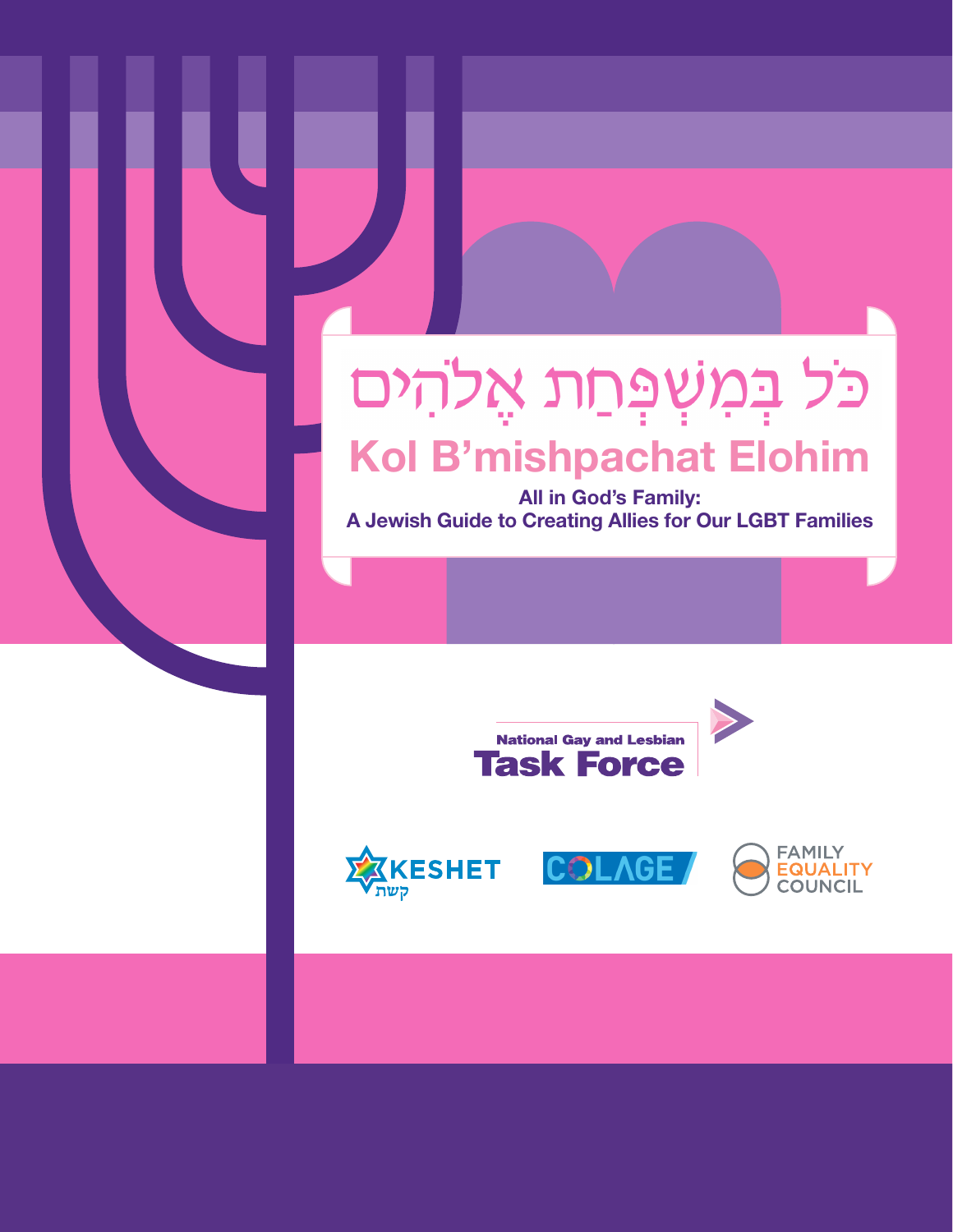# כל במשפחת אלהים

## Kol B'mishpachat Elohim

## All in God's Family: A Jewish Guide to Creating Allies for Our LGBT Families

By Suzie Schwartz Jacobson, Rabbi Jane Rachel Litman, and Fintan Moore With Catherine Bell, Ru Cymrot-Wu, Barbara Satin, and Vicki Wunsch

Kol B'mishpachat Elohim / All in God's Family: A Jewish Guide to Creating Allies for Our LGBT Families is a publication

> National Gay and Lesbian Task Force 's Institute for Welcoming Resources 122 W. Franklin Avenue, Suite 210 Minneapolis, MN 55404 612.821.4397 www.TheTaskForce.org

> > www.WelcomingResources.org

in partnership with

Keshet 284 Amory Street Jamaica Plain, MA 02130 617.524.9227 www.keshetonline.org

COLAGE 1550 Bryant Street, Suite 830 San Francisco, CA 94103 415.861.5437 www.colage.org

Family Equality Council PO Box 206 Boston, MA 02133 617.502.8700 www.familyequality.org

© 2014 National Gay and Lesbian Task Force's Institute for Welcoming Resources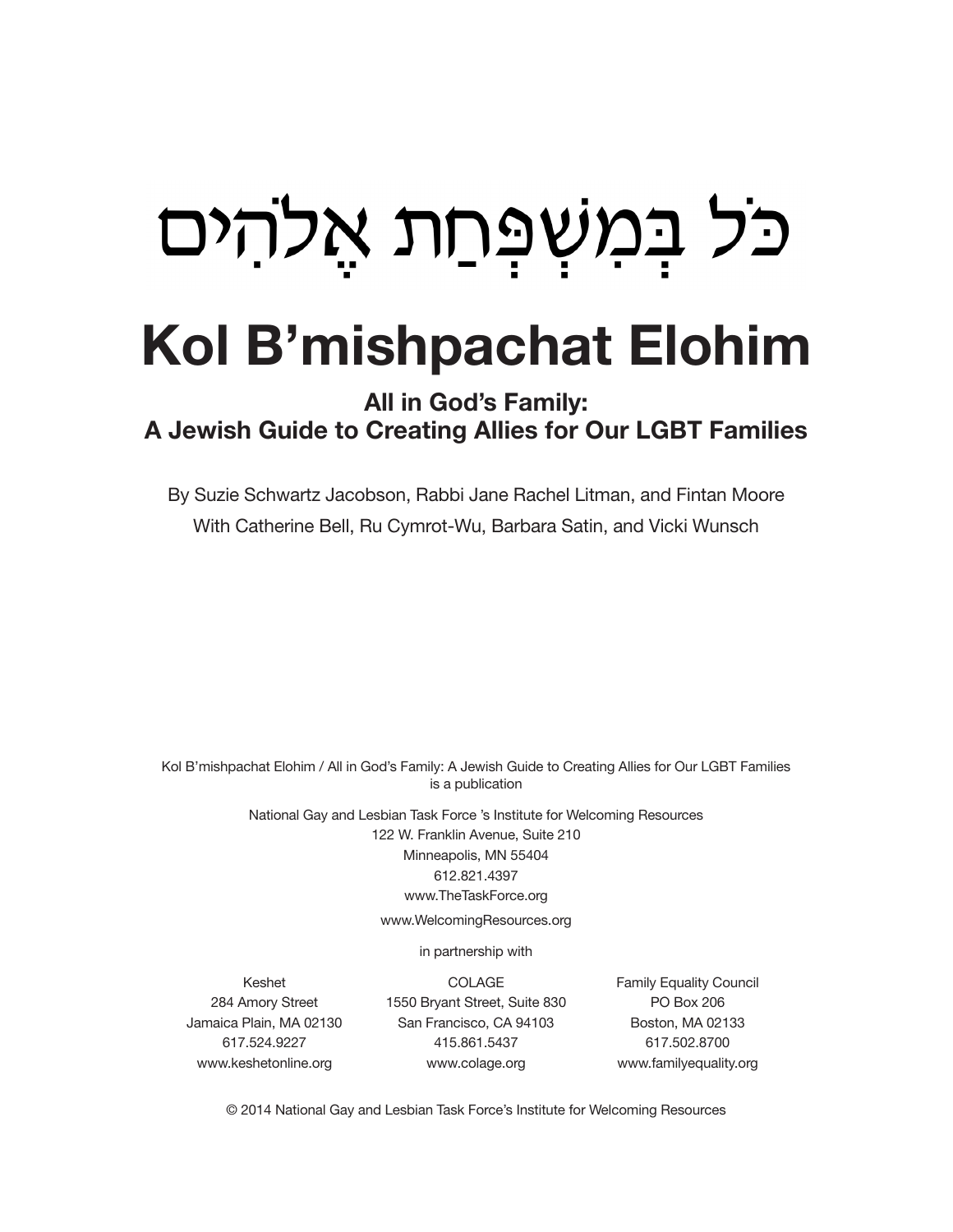## כל במשִפְחַת אֱלהִים

#### Kol B'mishpachat Elohim All in God's Family: A Jewish Guide to Creating Allies for Our LGBT Families

is intended to help make your congregation a welcoming place for LGBT families. In addition to this publication, you will need:

#### **Documentary**

*In My Shoes: Stories of Youth with LGBT Parents* A film by Jen Gilomen, produced by the COLAGE Youth Leadership and Action Program

Phototext Exhibit *That's So Gay: Portraits of Youth with LGBT Parents* A do-it-yourself exhibit of phototext portraits of children of LGBT parents from the COLAGE Youth Leadership and Action Program

The companion resources above are available as free downloads at: www.WelcomingResources.org/resources

In addition, we also recommend that participants purchase the book *Families Like Mine* by Abigail Garner, available at Amazon and other booksellers.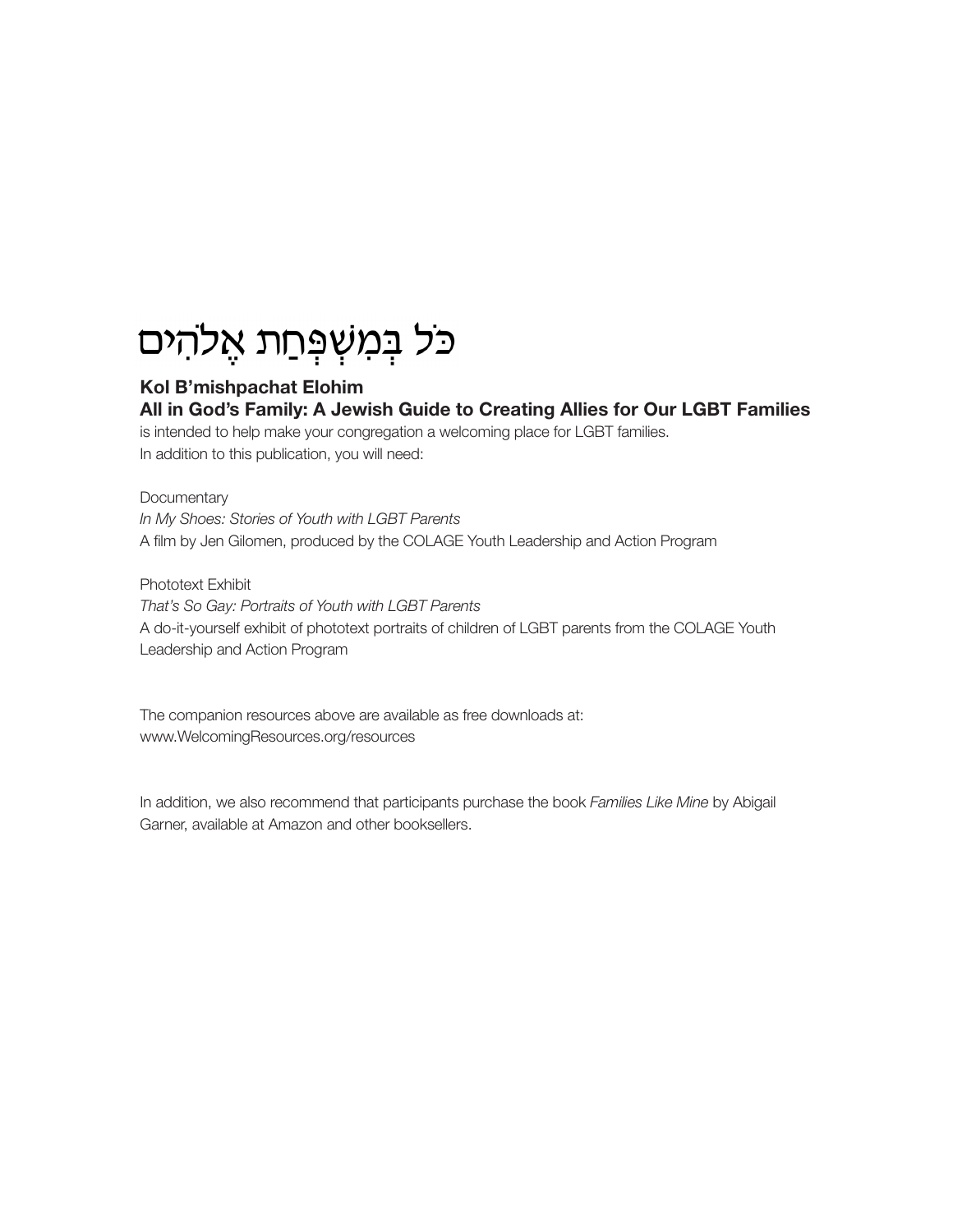## Table of Contents

### PART 1: PREPARATION

- Welcome and Introduction
- Laying the Groundwork
- Session Structure

### PART 2: IMPLEMENTATION

- Session 1: Hearing the Stories
- Session 2: Engagement with Text
- Session 3: Transforming the Status Quo

#### PART 3: FOLLOW UP

Striving for Inclusivity Within, Among, and Beyond

#### APPENDICES

- Appendix 1: Terms Associated with the Lesbian, Gay, Bisexual and Transgender Community
- Appendix 2: Key Resources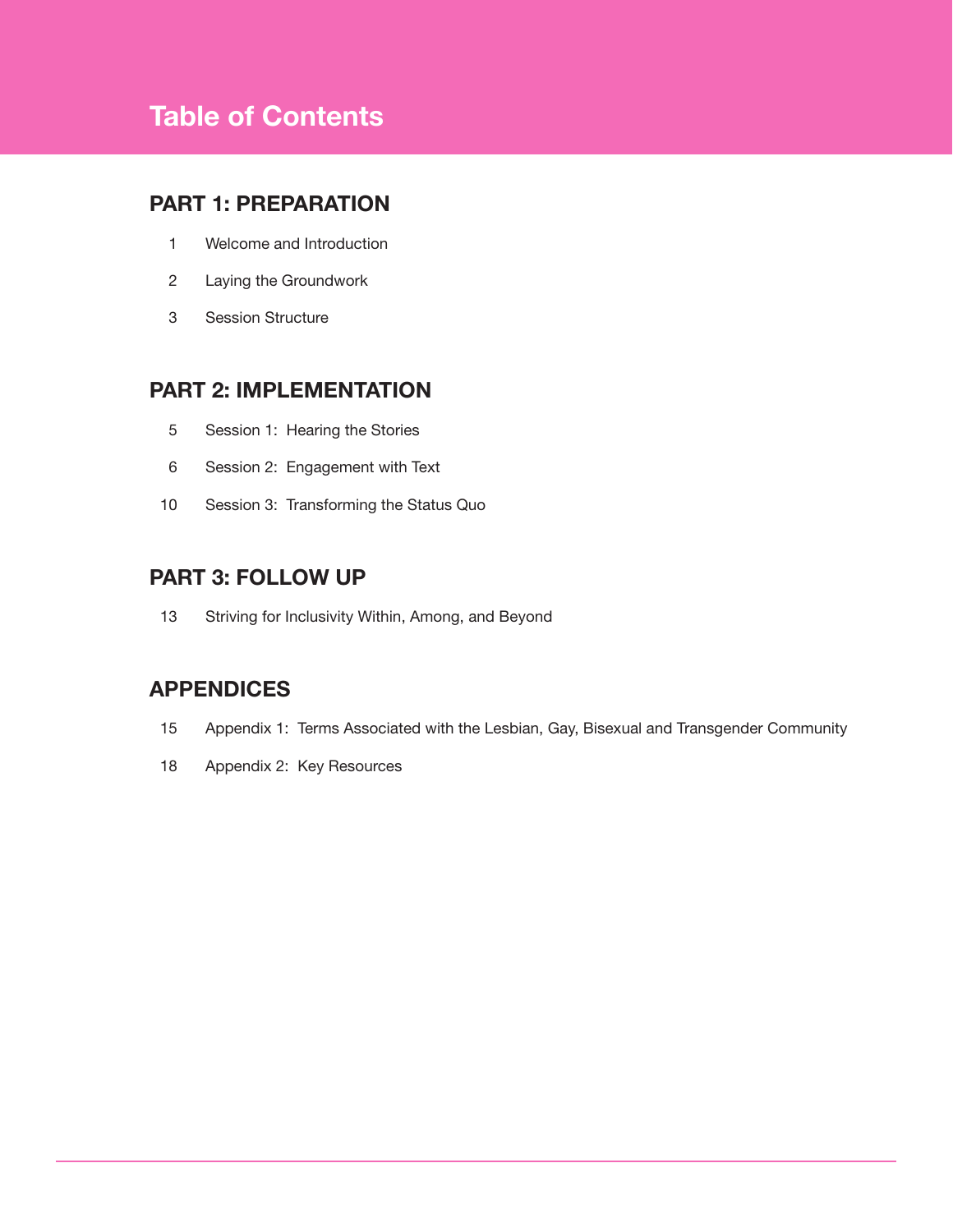## PART 1: PREPARATION

#### WELCOME AND INTRODUCTION

Welcome to *Kol B'michpachat Elohim / All in God's Family: A Jewish Guide to Creating Allies for our LGBT Families*. During the course of this curriculum, you will have opportunities to gather with other members of your synagogue or havurah to learn, worship, share and work together to transform your lives, your congregation, and your world into a loving place in which God's lesbian, gay, bisexual and transgender (LGBT) families can thrive.

Creating a nurturing environment for LGBT families is the primary goal of this curriculum. LGBT families may have an LGBT parent or parents, or an LGBT child or children. Many Jewish congregations and institutions have done an excellent job in welcoming LGBT persons, engaging them in the life of the organization or synagogue and advocating for their rights and well-being. The logical next step is reaching out to the LGBT families in the community and working together to secure their legal and social recognition. This packet of resources will provide you with the tools you need in this important endeavor. Although we strongly recommend you use the resources included, we also recognize that each Jewish community is unique. Therefore, we hope you will customize these resources to fit the special culture and perspective of your synagogue or havurah.

Many faith groups, individual synagogues and churches, and even whole denominations, are the spiritual home for millions of LGBT persons. Each summer, many congregations line up to participate in Pride events and receive thunderous applause as they march along the routes of Pride Parades throughout the world.

However, this was not always the case. In the past, it was almost impossible for a Jewish person to find a congregation in which to be supported, challenged and loved as an openly LGBT member. In the forty years since the founding of the first LGBT welcoming synagogue, much has changed. Now the participation and leadership of LGBT people is celebrated in many synagogues across North America, Europe and even Israel. People who once kept the deepest desires of their hearts silent, or who stayed away on Shabbat, are now publicly serving on boards, teaching and reading from Torah.

There is much for which to be grateful and much more to yet accomplish. LGBT persons are still not embraced in many synagogues. Instead of words of welcome, they hear confusion and distaste from the lips of the very people from whom they expect and deserve love, support and moral leadership. Their marriages are not recognized, their ability to create families is scorned and subjected to antagonistic scrutiny, and their religious status is subjected to attack.

For a long time now, when we have thought about LGBT persons, we have perhaps most often imagined individual adults. Debates have raged over what rights should and should not be afforded these individuals based on sexual orientation and gender identity. Various religious communities have deliberated whether or not such individuals should be ordained as rabbis and cantors, allowed to serve in leadership positions, lead youth groups, teach religious school, conduct Torah study, etc. However, now we know that LGBT identification is broader than our previous images of individual adults. There are LGBT children and youth in our midst, LGBT families in our synagogues and havurot, and all around us, young people are being raised in LGBT families. While the complexity of individual sexual orientation or gender identification may seem confusing or alien to the larger society, the joys and struggles of nurturing a family, raising children, and creating the bonds of love and tradition are universal experiences that unite the Jewish people, and all people, with one another.

Through this curriculum, when we refer to LGBT families, we mean many things. We mean families that are led by an LGBT parent or parents, LGBT couples without children, and families that are raising LGBT and also heterosexual children. These families are formed in a variety of ways – sometimes biologically or by adoption or through "blending" of families or by social service placements.

The reality of the presence of these LGBT families is changing our world and transforming Jewish communities. In many synagogues and havurot, LGBT families feel fully included in the community. They participate in the cal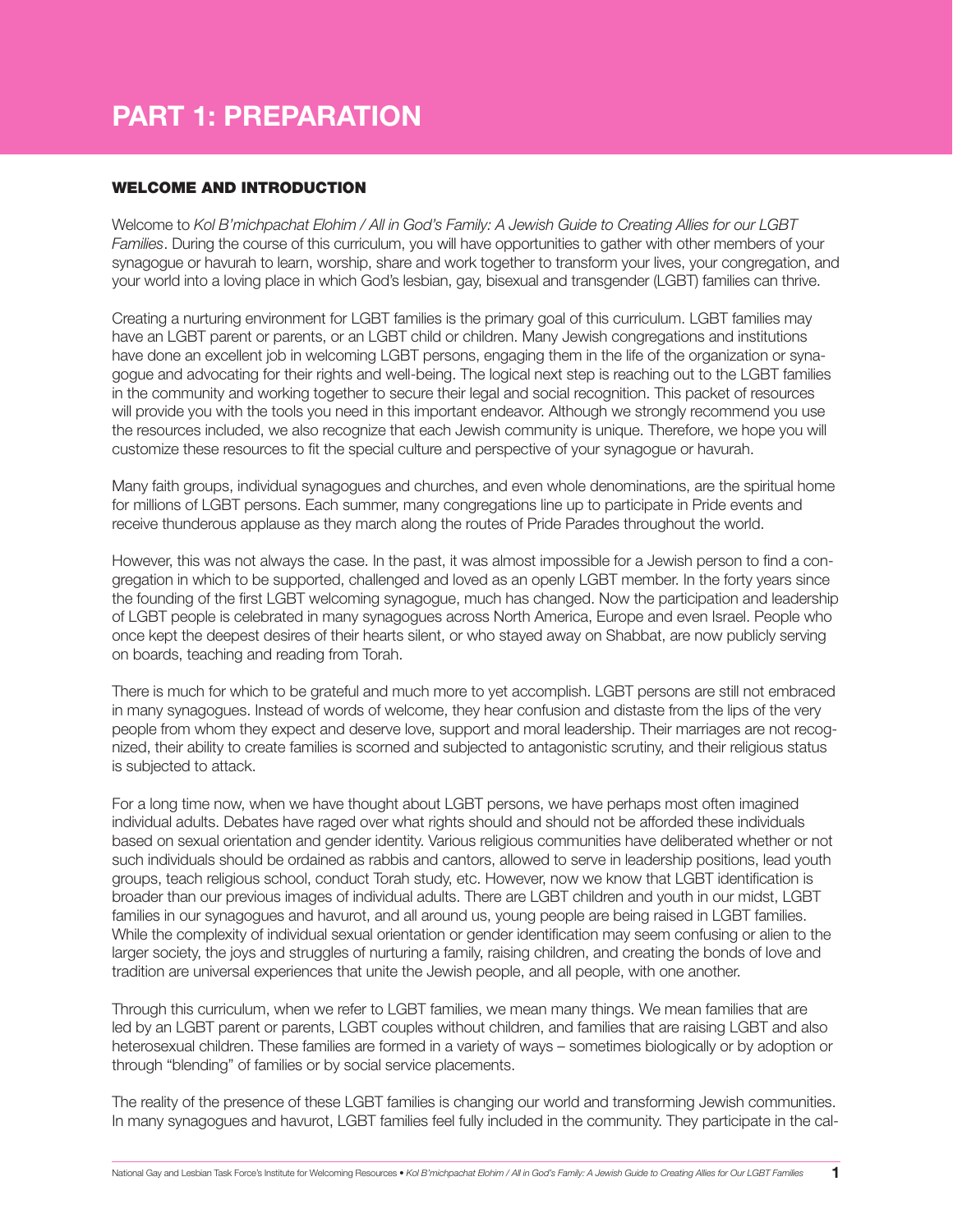endar and life-cycle rituals that hold and strengthen families. Children of LGBT families are respectfully involved in the religious education program of the congregation. Their family make-up is reflected in the multiplicity of stories and images that teach about Jewish values and heritage. They know their full participation in congregational life is welcome.

However, there has been a backlash against the existence, the visibility, and the success of many LGBT families. Marriage and adoption – two institutions which are fundamental to familial relationships – have been the focus of aggressive campaigns which seek to change the laws and even the constitution of our states and our country. These campaigns are often both religious and political in nature and are highly divisive. Since, for now, sexual activity between consenting adults of whatever genders is no longer a crime, the societal debate around LGBT people has shifted from sexual acts to familial relationships. LGBT families are subjected to public scrutiny as to whether they have the right to government support, legal equality, or even the right to exist at all.

This curriculum is all about strengthening these LGBT families of ours. We are so grateful for the opportunity to involve you, members of the Jewish community, in the ongoing work of what we see as *Tikkun Olam*, the repair of the world. As our tradition teaches, *"Lo aleicha hamlacha ligmor*, you are not obligated to complete the work, *ve lo ata ben chorin lehibatel mimena*, but neither are you free to turn away from it." (Pirkei Avot 2:21)

The first session of this curriculum focuses on the perspective of some young people who are being raised in LGBT families. Their voices come to us through the phototext exhibition, *That's So Gay,* through Abigail Garner's book, *Families Like Mine: Children of Gay Parents Tell It Like It Is*, and through the video, *In My Shoes: Stories of Youth With LGBT Parents*. The second session is a reflective study of Jewish texts. The third session prepares your group to work for changes in your synagogue or havurah and in the wider world – changes that will support and strengthen LGBT families. The final component of the curriculum is a follow-up section designed to help your congregation take concrete action steps.

#### LAYING THE GROUNDWORK

Best practices for new educational programs include a preparation phase in which to lay the groundwork for the community. Listed below are three resources we recommend as preparation for implementing *Kol B'mishpachat Elohim*. Additionally, it will be helpful to take some time to read through this curriculum in its entirely prior to beginning the sessions. Please feel free to adapt these suggestions to meet the culture and needs of your particular congregation.

#### Guest Speaker

In the weeks leading up to this program, invite an LGBT family member to give a *drash* or sermon based on his/her experiences. Write a blessing or prayer for the occasion. Examples are available at http://www.keshetonline.org/resources/.

#### Phototext Exhibit: *That's So Gay*

Display the phototext portraits of children of LGBT families in your sanctuary, social hall, or other highly visible area. Invite your youth group, *b'nai mitzvah*, or confirmation class to assist with the selection, printing, and placement of the portraits. You can print directly from your computer once you have download the exhibit, or use the services of a local copy center.

#### Book: *Families Like Mine: Children of Gay Parents Tell It Like It Is*

Abigail Garner's insightful book is available online at Amazon or other booksellers. We encourage everyone planning to participate in the program to read the book, if possible. In particular, we strongly recommend that everyone read Chapter Five, "Family Defining Moments," prior to Session One.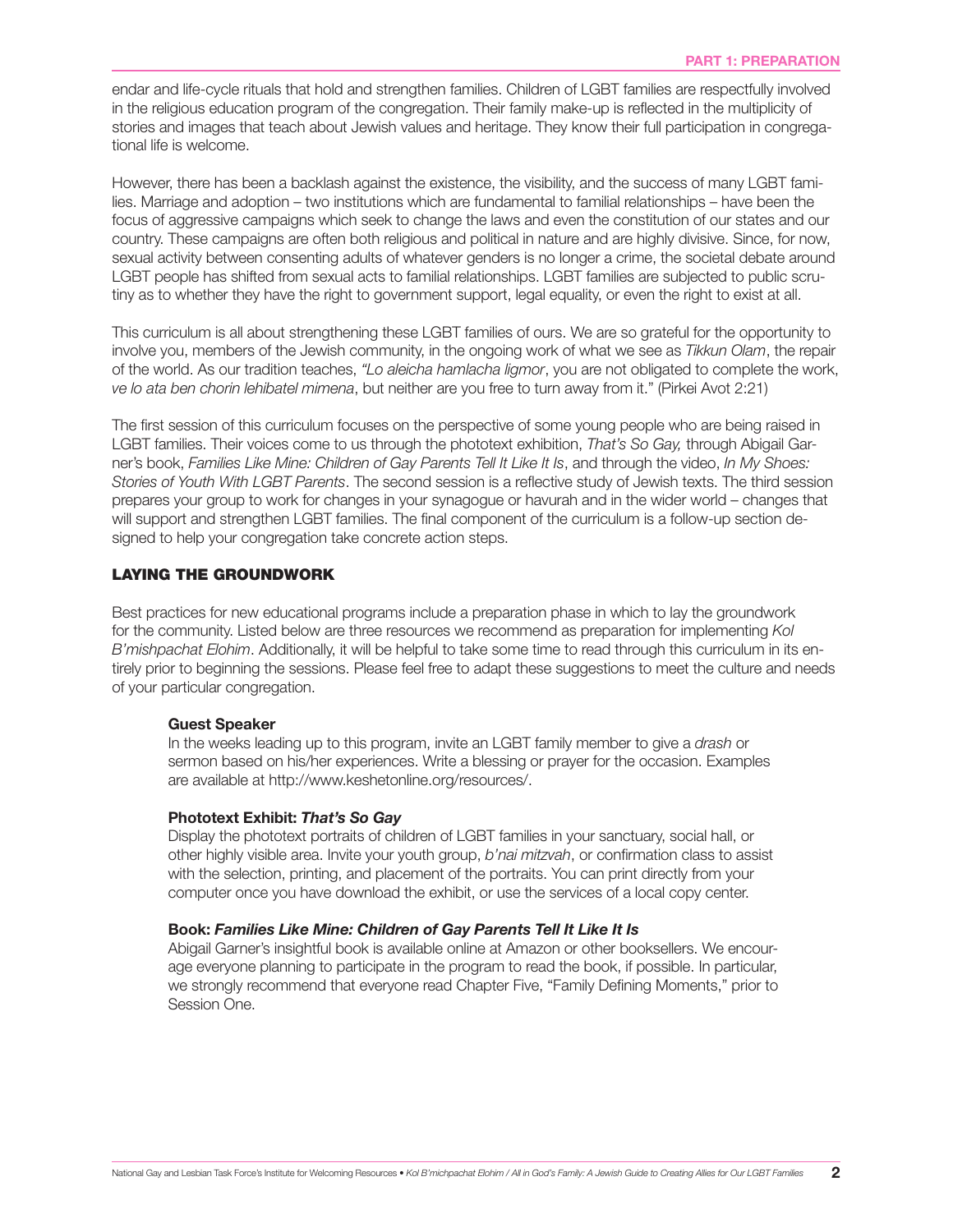#### CREATING SACRED SPACE

Every Jewish community finds sacred space in their own way. Some communities find holiness through singing together, others prefer reciting brachot (blessings) or even creating their own. Some find meaning by connecting their experience to verses in the Torah. As you begin this important endeavor, it is important to open the program with a ritual, blessing, text or other modality that is comfortable and meaningful to your community members. Below are a few suggestions, or feel free to use a mode that works best for your community.

#### Option One – Opening with a Moment of Torah

As this program is steeped in stories and lessons from our Torah, it is only fitting to begin with the traditional blessing for Torah study:

## בָרוּךְ אַתָּה יְיָ אֱלֹהֵינוּ מֱלֹךְ הָעוֹלָם אֲשֶׁר קִדְּשָׁנוּ בְּמִצְוֹתָיו וְצְוַּנוּ לַעֲסוֹק בִּדְבְרֵי תוֹרה

*Baruch Atah Adonai, Eloheinu Melech ha'olam, asher kidshanu b'mitzvotav, v'tzivanu l'a'sok b'divrei Torah*

Blessed are you God, our God, Sovereign of the Universe, who sanctifies us with God's mitzvot and commands us to engage in the study of Torah.

After saying the blessing recite this verse from Isaiah 1:17

Learn to do good. Devote yourselves to justice; aid the wronged. Uphold the rights of the orphan; defend the cause of the widow. *[The New JPS translation]*

Ask one or more of the following questions:

- From where do you "learn to do good?" From whom?
- What does it mean to devote yourself to justice? How are we devoting ourselves to justice today?
- What do you want to gain from today's session? What do you need to learn in order to do good in the world?

#### Option Two – A Ritual Moment

Place a small table in the center of the circle of chairs. Cover it with a cloth. Place upon it an appropriate ritual object (such as a shofar, to call us to justice; or a spice box, because learning is sweet; or a piece of matzah because we run from oppression), and candles. Explain your ritual object to the group. Invite them to share what other symbols and objects could be on that table today.

Invite each participant to share a word or a phrase in response to the question: "What is in your heart as we begin?" Let people know that it is fine to pass rather than speak.

## בַּרוּדְ אַתַּה יִיַ אֱלֹהֵינוּ מֱלֹדְּ הַעוֹלַם שֶׁהַחֲיַנוּ וְקִיָּמֲנוּ וְהִגְּעָנוּ לימו היה

*Baruch Atah Adonai, Eloheinu Melech ha'olam, Shehechianu, v' ki-imanu, v'higianu, lazman hazeh.*

Blessed are you Adonai, our God, Sovereign of the Universe who has granted us life, sustained us and has enabled us to reach this occasion.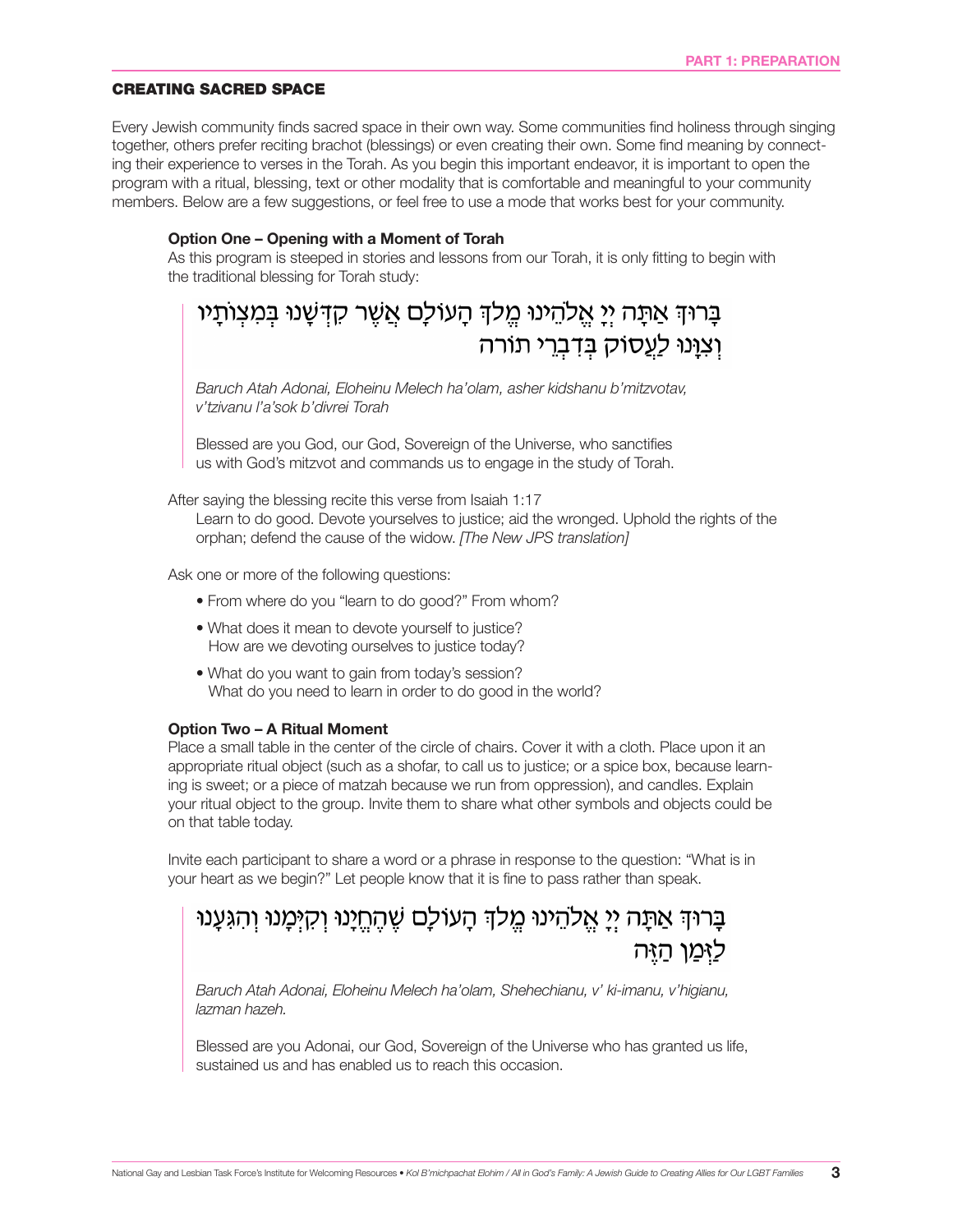#### Option Three – Singing

Sometimes the best way to open a sacred space is with song. Lead your group in singing *Hinei Ma Tov*:

### ּהִנֵּה מַה טוֹב וּמַה נָּעִים שֶׁבֶת אַחִים גַּם יָחַד

*Hinei mah tov u'mah na'im, shevet achim gam yachad*

Behold how good and pleasant it is when siblings dwell together in harmony.

After reading the translation, ask your group: How could today's session help us "dwell together in harmony?"

#### Setting and Maintaining a Supportive Space for Learning and Sharing

After opening up the space in a way that is meaningful to your group, ask your participants to make any suggestions for conversation guidelines that would make them feel comfortable to fully participate in today's session. Here are a few suggestions that you may want to introduce if they do not come up organically:

- Listen carefully to others.
- Keep an open and curious mind.
- Strive to understand those with whom you disagree. The purpose is to understand, rather than to convince one another.
- Support everyone's voice by stepping back or stepping up. If you are someone who likes to speak up, sometimes try to take a step back; if you are someone who is likely to hang back, challenge yourself to step up.
- Address remarks to the group, not to an individual.
- Speak from your own point of view don't speak for other individuals or groups.
- Try not to make assumptions about your neighbor's thoughts and feelings.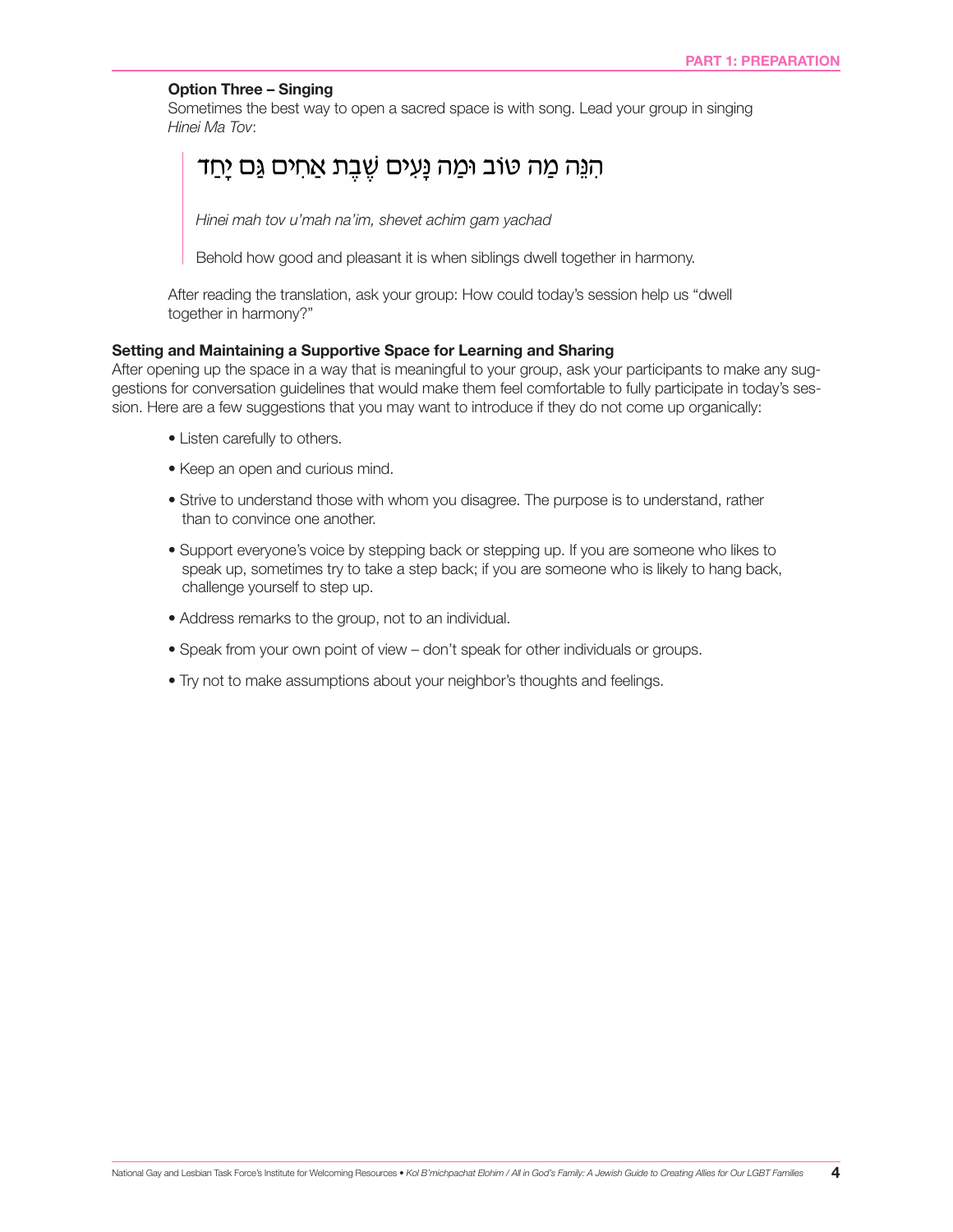## PART 2: IMPLEMENTATION

#### SESSION 1: HEARING THE STORIES

Goals: To have participants hear stories of children of LGBT parents and then engage in conversation and reflection.

- Materials: *Families Like Mine* excerpt (below) *In My Shoes* Documentary (www.WelcomingResources.org/resources)
	- Time: 1.5 hours

#### **ACTIVITY**

#### Reading: *Families Like Mine*

Have someone from your group read this excerpt aloud:

"Sorry to put you on hold for so long," the airline ticket agent told me. I was scheduling a flight for Dad, Russ, and me to attend my uncle's funeral. The agent did not know if same-gender partners were included in the company's definition of family. If they were, Russ would qualify for the reduced bereavement fare. If not, his ticket would cost over a thousand dollars more.

"I had to find a supervisor who knew the policy on this," the agent explained. "We do consider your father's, um, partner to be a family member." Dad and Russ have been together for more than a quarter century, yet it is a stranger at an airline company who gets to decide if that relationship constitutes family.

"I had dreaded making the call for fear of feeling the sting of homophobia that put yet another barrier in the way of my family getting treated like one. Even when an airline does have an inclusive bereavement policy, individual agents are not always familiar with it, so it takes some calling around. Justifying our relationship should be last thing I have to do when a family member has just died. Hearing on my first attempt that yes, Russ is family, made me feel lucky…

"It was one of countless 'family-defining moments' – times when kinship is publicly named and acknowledged – that people without LGBT family members don't even have to think about. Family-defining moments may have insulting or affirming outcomes for a family with LGBT parents. These moments occur in public contexts, when laws or company policies are at issue. They also occur in more personal contexts, when, for example, neighbors or extended family acknowledge, or fail to acknowledge, same-gender relationships. The institutionalized homophobia of the legal system reinforces the culturally conditioned homophobia of social institutions, and vice versa.

"Despite parents' efforts to raise children in strong and safe homes, the validity of LGBT families is questioned every day by broader society. When families are slighted, children frequently take it more personally than do their parents."

Take a moment to invite participants to share any pressing reactions to or questions about the reading, noting that there will be more time for discussion after the film.

#### Documentary: *In My Shoes*

Show the documentary (31 mintues) and set aside some time for your group to reflect and share afterwards. It may help your participants to remind them of the names and situations of the five youth featured in the film: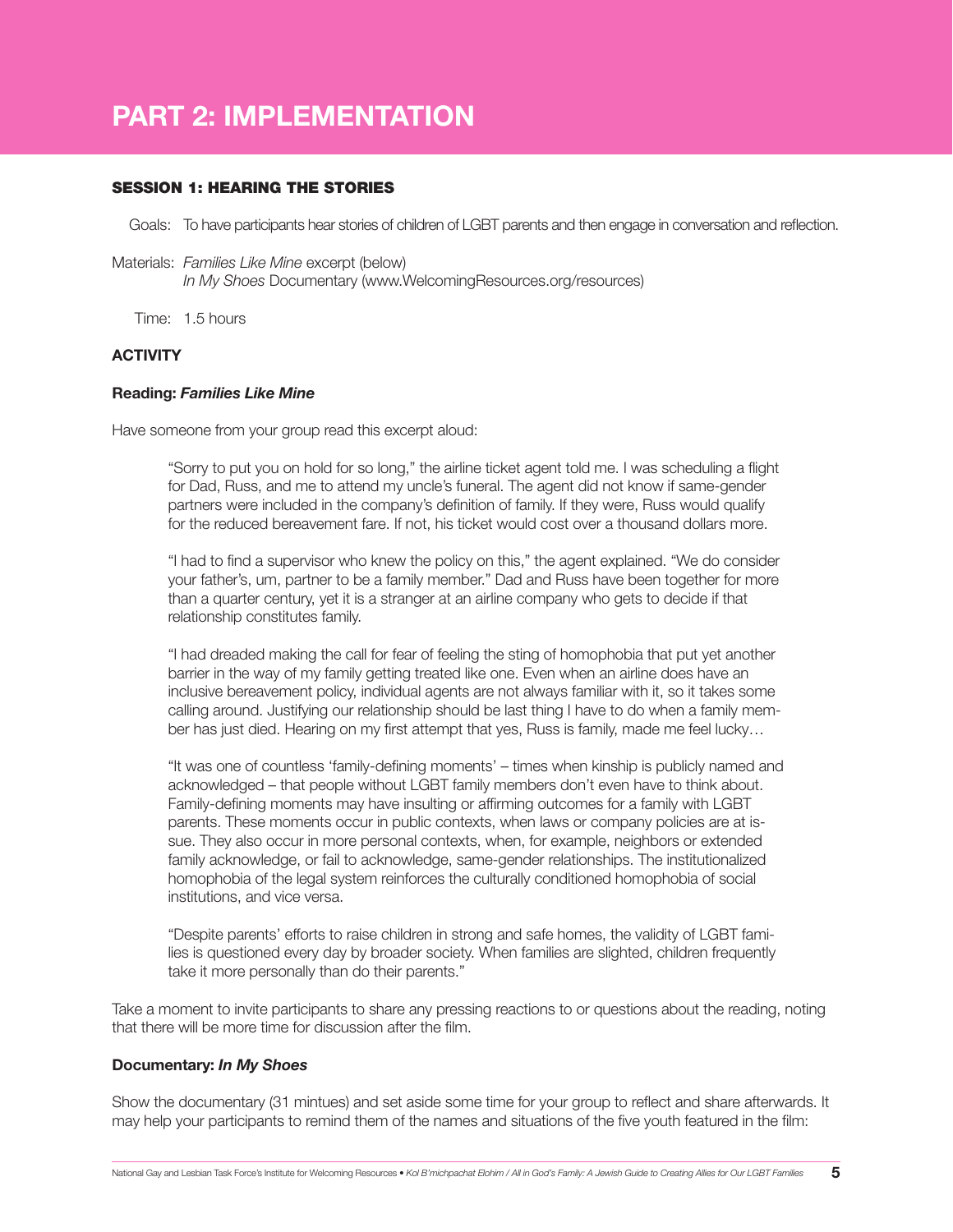- Sarah, the adopted daughter of two gay dads.
- Alex, the son of lesbian moms and a gay dad.
- Jessica, who lives with her transgender and lesbian guardians.
- Xavier, who has two lesbian moms and a baby sister.
- Marina, who has two lesbian moms who are a bi-national couple.

Discussion Questions (adapted from the *In My Shoes* discussion guide)

- 1. How were the youth in the film or their families the same or different from you or your family?
- 2. What surprised you about the film?
- 3. Why did the youth who created the film want you to "walk in their shoes"?
- 4. In what ways do you think youth with LGBT parents/guardians experience isolation, discrimination or harassment in this congregation or in society?
- 5. How did the youth talk about the importance of marriage in the lives of their families?
- 6. How does the "gay marriage" debate affect the children of LGBT families?

#### Understanding Heterosexism

Introduce the definition of heterosexism (see Appendix 1) and discuss ways in which the congregation promotes heterosexism and how it works to stop it. This conversation may lead to a deeper conversation about the difference between homophobia and heterosexism. It is important to say that while a congregation might claim to not be homophobic, it may be very heterosexist. Part of becoming fully inclusive of LGBT families is being intentional against heterosexism.

#### SESSION 2: ENGAGEMENT WITH TEXT

Goals: To explore Jewish narratives and texts that:

- inform our understanding of what it means to treat all people with respect,
- help us value the diversity inherent in the Jewish community,
- and inspire us to become actors for positive change in our community and in the larger Jewish community.

Materials: Traditional Jewish Texts, below

Time: 1 to 3 hours (this section can be modified according to how much time is available by including or excluding the "one step farther" texts found in each text study).

#### INTRODUCTION

Jews do not have to look far to find inspiration for engaging in social justice. Our Torah is filled with narratives and texts that command us to love our fellow as ourself, take care of those most vulnerable and to pursue justice and righteousness daily and with great passion. In exploring how the Jewish community can be open and welcoming to LGBT families and individuals, we can look to our Torah for inspiration and guidance.

In this second session of *Kol B'mishpachat Elohim*, we will look at three significant Jewish narratives in the Torah that highlight important values regarding the full inclusion of LGBTJews in our community. These texts are meant to inspire and challenge us to rethink what it means to be inclusive, welcome diversity and pursue justice in the world.

There are undoubtedly texts in the Jewish tradition that do not encourage us to warmly welcome LGBT Jews, instead they are used by those who wish to isolate and keep LGBT individuals and families from participating in the Jewish community. Our Torah is one that holds many differing voices. Jewish tradition does not speak in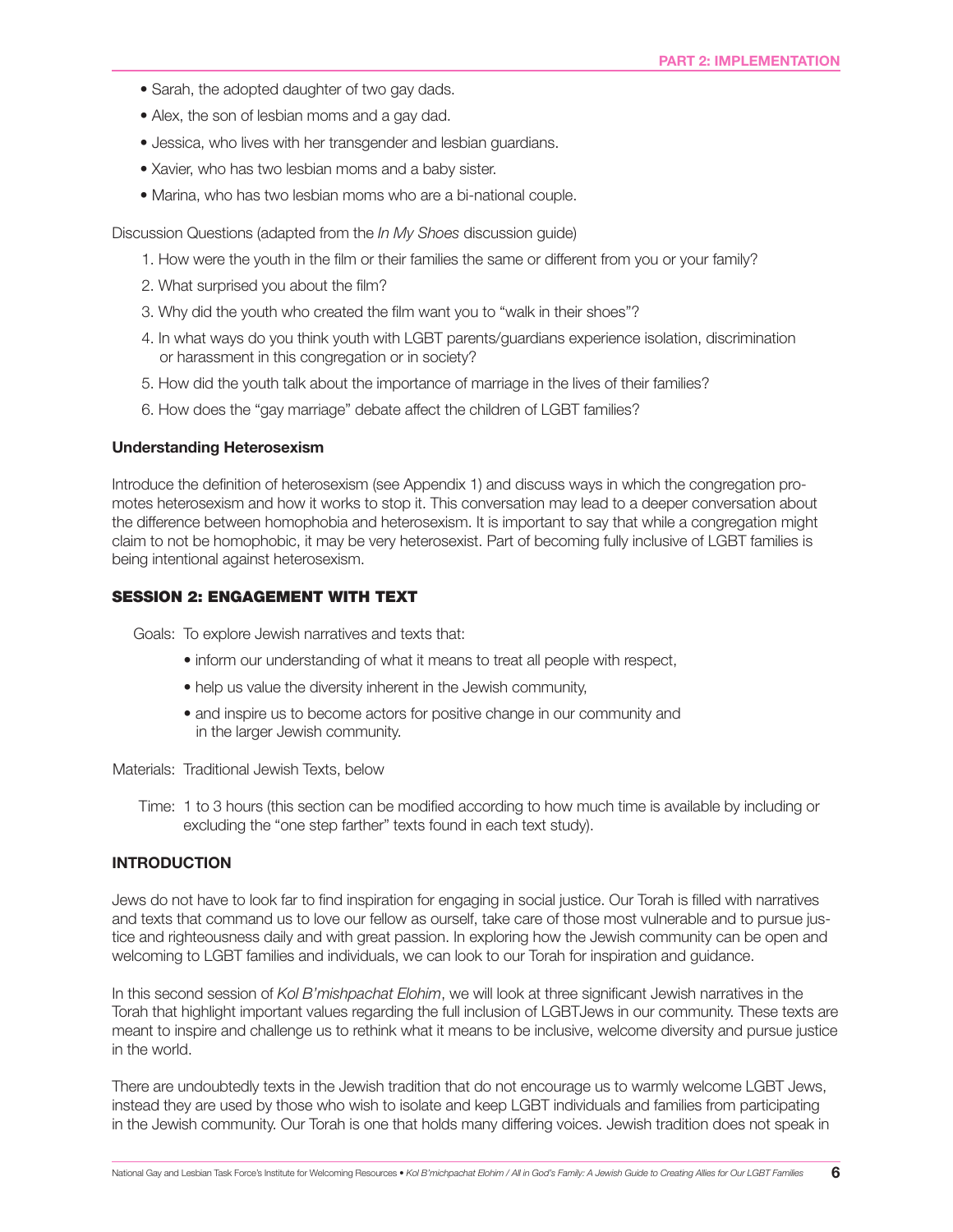dogmatic or absolute terms, but rather through conversation, disagreement and a plurality of voices, the Torah paints a complex picture of the range of human experiences and opinions. Let us in our study today not focus on the voice that excludes, but rather hold up the many, many voices that encourage us to open our doors wide to all Jews who wish to find community.

#### TEXT STUDY ONE Created *B'tzelem Elohim* – In God's Image

Find a study partner (this is traditionally called a *chevrutah*, plural *chevrutot*) and read together Genesis 1:26 –27:

## וַיֹּאמֶר אֱלֹהִים, נַעֲשֶׂה אֲדַם בִּצַלְמֶנוּ כִּדְמוּתֵנוּ; וְיִרְדּוּ בִדְגַת ּהַיָּם וּבִעוֹף הַשַּׁמַיִם, וּבַבְּהֵמָה וּבִכָּל-הָאָרֵץ, וּבִכָּל-הָרֵמֵשׂ, הָרֹמֵשׂ עַל-הָאָרֵץ. וַיִּבְרָא אֱלֹהִים אֵת-הָאָדָם בִּצַלְמוֹ, בִּצֶלֶם אֱלֹהִים בַּרָא אֹתוֹּ: זָכָר וּנְקֶבָה, בַּרָא אֹתַם.

<sup>26</sup> And God said, "Let us make humankind in our image, after our likeness. They shall rule the fish of the sea, the birds of the sky, the cattle, the whole earth, and all the creeping things that creep on earth." 27 And God created humankind in [God's] image, in the image of God [God] created him; male and female [God] created them. *[The New JPS translation*]

Together with your *chevrutah*/study partner, answer the following questions:

- What is your first response to this text?
- Who is created?
- What does it mean to be created *b'tzelem Elohim*/in the image of God?
- Who is created *b'tzelem Elohim*/in the image of God?
- What consequence, if any, does this have for how we treat others? What does this text mean for the inclusion of LGBT Jews?

Have the *chevrutot*/study partners come back together as a full group. Ask participants to share anything that came up that felt particularly interesting, important or resonant.

If there is time and interest, you can take this text one step further:

As the first narration of the creation of humanity in the Torah, this text is important in understanding Jewish perspectives on human diversity. Here is one possible interpretation of this text (read this quotation to the group):

This verse is a *merism*, a figure of speech in which a totality is expressed by two contrasting parts (e.g. "young and old," "thick and thin," "near and far."). . . God created male and female and every combination in between."

*— Rabbi Margaret Moers Wenig*

#### Further explanation of *merism*:

For example, if someone were to say "I study day and night," they may not literally mean they study day and night, but rather, that they study all the time. When the text says "... in the image of God [God] created him; male and female [God] created them," it means that God created every identification of human being in God's image – not just men and women, but transgender and gender-nonconforming people as well; not just heterosexual people, but gay, lesbian, bisexual, and queer people as well.

When finished reading, respond to these questions in *chevrutah* (study partners):

• What is your first response to this quotation?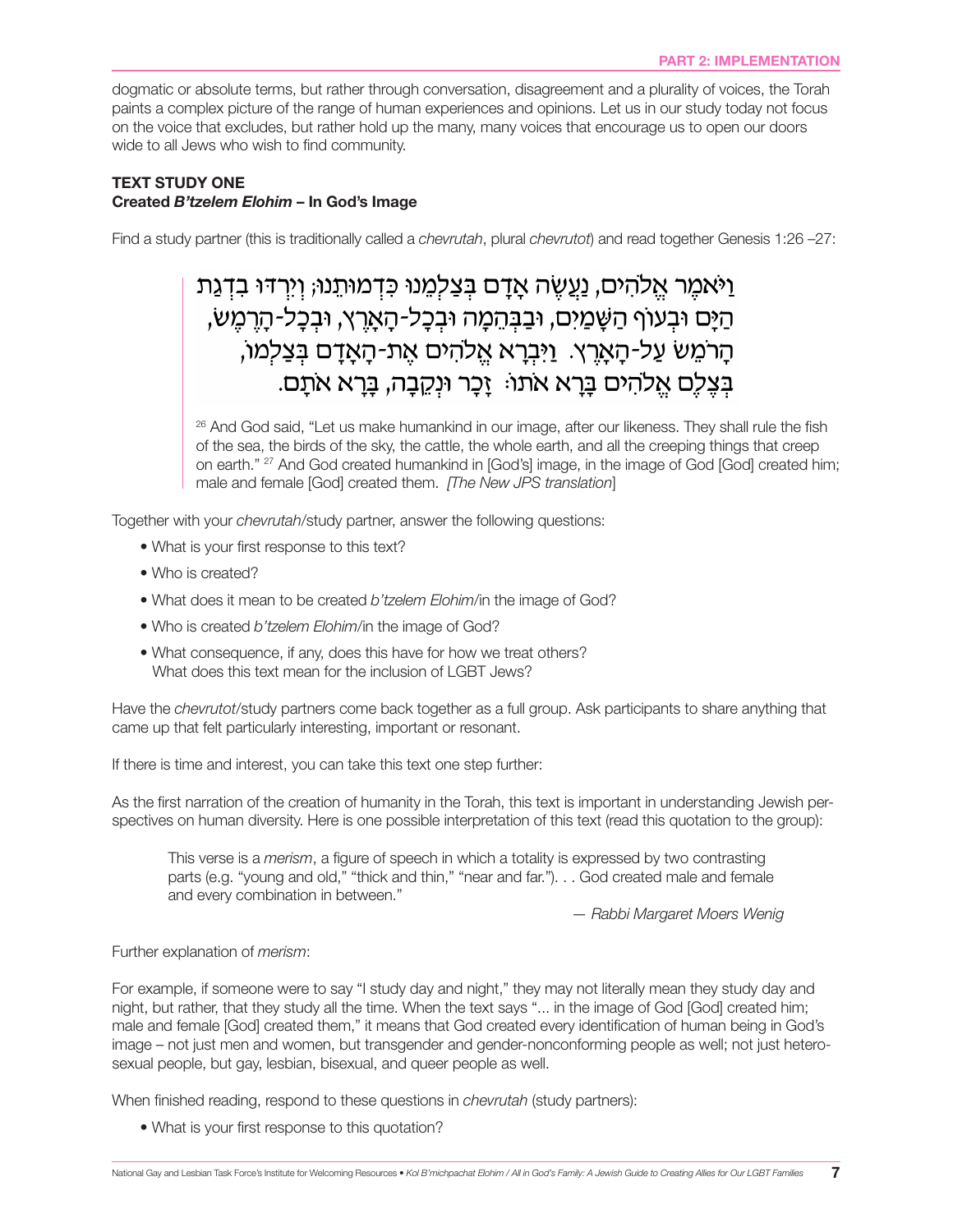- What does this interpretation tell us about human diversity?
- What are the consequences of this interpretation?
- Do you agree with this interpretation of *b'tzelem Elohim*?

#### TEXT STUDY TWO Diversity and Pluralism in the Jewish Community - Who is *B'nei Israel*?

Find a *chevrutah* (study partner) and read together Deuteronomy 29: 9-14:

אַתֵּם נִצֲבִים הַיּוֹם כִּלְכֶם, לִפְנֵי יְהוַה אֱלֹהֵיכֶם: רֵאשֵׁיכֶם שִׁבְטֵיכֶם, זְקְנֵיכֶם וְשֹׁטְרֵיכֶם, כֹּל, אִישׁ יְשְׂרָאֱל. טַפְּכֶם ַנְשֵׁיכֵם--וְגֶרְךָ, אֲשֶׁר בְּקֶרֶב מַחֲנֵיךָּ: מֵחֹטֵב עֵצֵיךָ, עַד שֹׁאֵב ּמֵימֵיךָּ. לְעֲבָרֶךָּ, בְּבְרִית יְהוַה אֱלֹהֵיךָ--וּבְאֲלַתוּׂ: אֲשֶׁר יְהוַה אֱלֹהֶיךָ, כֹּרֶת עִמְךָּ הַיּוֹם. לִמַּעֲן הַקִים-אֹתִךְ הַיּוֹם לוֹ לְעָם, וְהוּא יִהְיֵה-לִדְ לִאלֹהִים--כַּאֲשֶׁר, דְּבֵּר-לָדְּ; וְכַאֲשֶׁר ִנְשְׁבַּע לַאֲבֹתֵיךָ, לְאֲבִרָהָם לִיִצְחָק וּלִיַעֲקֹב. וְלֹא אִתְּבֵם, לִבַדְּכֵם--אָנֹכִי, כֹּרֵת אֵת-הַבְּרִית הַזֹּאת, וְאֵת-הָאָלָה, ּהַזֹּאַת. כִּי אֶת-אֲשֶׁר יֵשְׁנוֹ פֹּה, עִמֲנוּ עֹמֶד הַיּוֹם, לִפְנֵי, יִהְוַה אֱלֹהֵינוּ; וְאֶת אֱשֶׁר אֱינֶנוּ פּה, עְמַנוּ הַיּוֹם.

<sup>9</sup> You stand this day, all of you, before Adonai your God – your tribal heads, your elders and your officials, all the people of Israel,10 your children, your wives, even the stranger within your camp, from woodchopper to water drawer  $-11$  to enter into the covenant of Adonai your God, which Adonai your God is concluding with you this day, with its sanctions;<sup>12</sup> to the end that [God] may establish you this day as [God's] people and be your God, as [God] promised you and as [God] swore to your fathers, Abraham, Isaac, and Jacob.13 I make this covenant, with its sanctions, not with you alone,<sup>14</sup> but both with those who are standing here with us this day before Adonai our God and with those who are not with us here this day. *[The New JPS translation]*

When finished reading, respond to these questions in *chevrutah* (study partners):

- What is your first response to this text?
- Who is included in *b'nei yisrael*/the people of Israel?
- What is the message in terms of inclusivity?
- Why does the text explicitly mention the wood hewer and water drawer?
- Rabbinic tradition teaches that the last verse refers to all Jews in the future, including people who are not born Jewish and choose Judaism as adults. Do you understand this literally? Metaphorically? Mystically?
- Do these verses impact the inclusion of LGBT individuals and families in your community?

Move back into the full group and share reflections.

If there is time and interest, you can take these ideas one step further:

In *Midrash Tanhuma, Nitzavim Bet,* the rabbis respond to this Torah narrative – together with your *chevrutah* (study partner), read this text: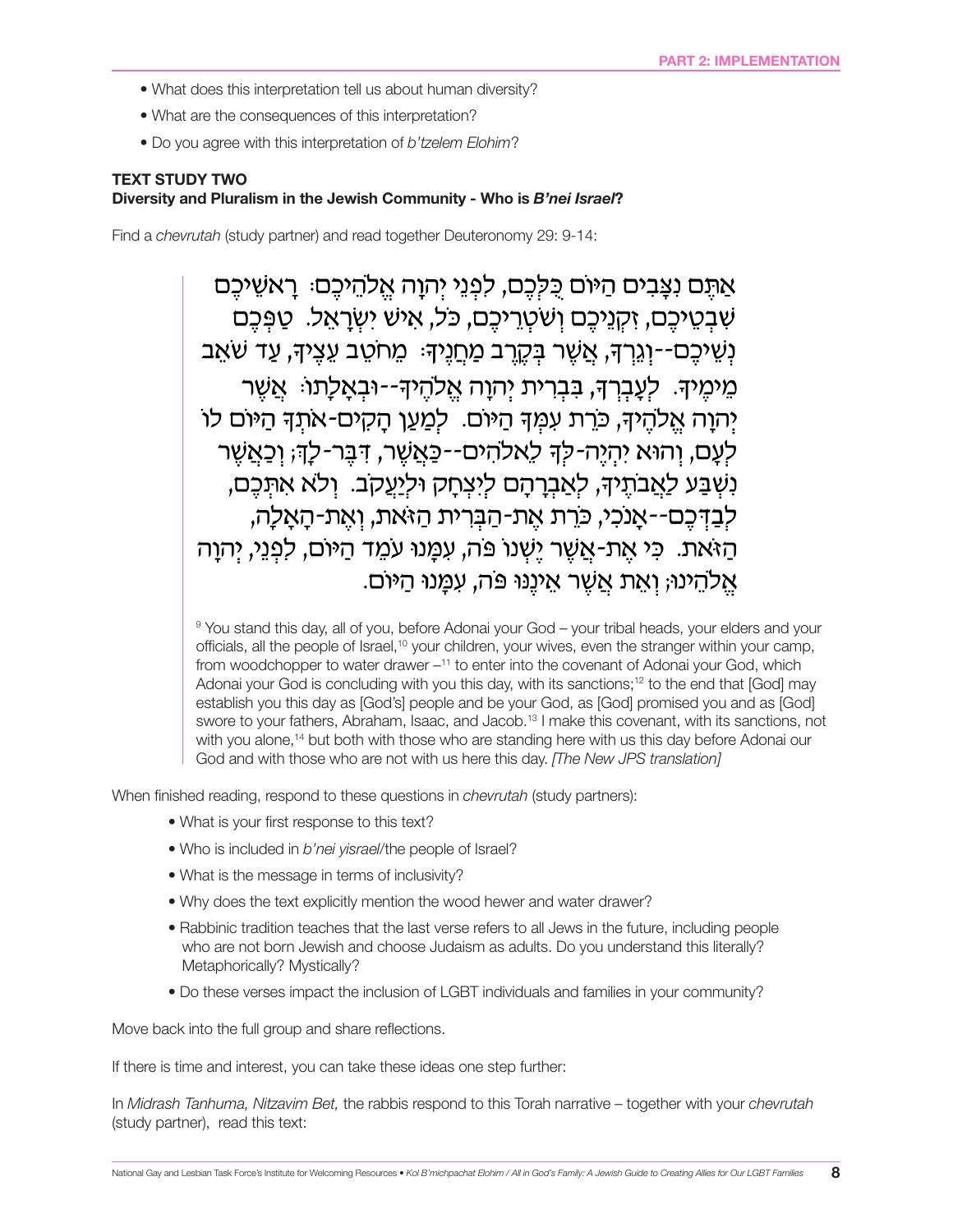## ראשיכם שבטיכם אע"פ שמניתי לכם ראשים זקנים ושוטרים כולכם שוין לפני שנאמר וכל איש ישראל, ד"א כלכם ערבים זה בזה

"The leaders of your tribes" (Deuteronomy 29:9) Even though I appointed over you leaders, elders, and officers, all of you are equal before Me, for the verse reads, "All the people of Israel." Another explanation: You are all responsible for one another. *[translation by Suzie Schwartz]*

When finished reading, respond to these questions in *chevrutah* (study partners):

- What are the two ways this *midrash* (rabbinic interpretation) examines the Torah's statement that "all the people of Israel" were present at Mount Sinai?
- In these two options, the dual values of equality and responsibility are explored. How do these values come into play in your community?
- How does this text impact the inclusion and equality of LGBT families in congregations?
- Following the second interpretation, what does it mean to be responsible for LGBT individuals and families in your community?

#### TEXT STUDY THREE *The Mishkaan* – The Offering of Your Heart

In the Torah, Moses and the Israelites are told by God to build a moveable structure that is to hold the ten commandments (which were recently received on Mount Sinai). This *"mishkaan"* or "tabernacle" is to be the location where God "rests," and is meant to be God's physical place in the community. The *miskaan* or tabernacle allowed God to dwell more centrally and physically in the Israelite community.

Find a *chevrutah* (study partner) and read together Exodus 25:1–7, and Exodus 36:3–7.

וידבר יהוה, אל-משה לאמר. דבר אל-בני ישראל, וַיִּקְחוּ-לִי תְּרוּמַה: מֵאֵת כַּל-אִישׁ אֲשֶׁר יִדְּבֵנּוּ לְבּוֹ, תִּקְחוּ אַת-תִּרוּמַתִי. וְזֹאת, הַתְּרוּמַה, אֲשֶׁר תַּקְחוּ, מֵאִתַּם: זַהַב ַוְכֵסֵף, וּנְחֹשֵׁת. ד וּתְכֵלֶת וְאַרְגַּמַן וְתוֹלַעֲת שַׁנִי, וְשֵׁשׁ וְעָזִּים. ה וְעֹרֹת אֵילִם מְאַדַּמִים וְעֹרֹת תְּחַשִּׁים, וַעֲצֵי שִׁטִּים. שֵׁמֵן, לַמַּאֹר; בִּשָּׂמִים לְשֶׁמֵן הַמִּשְׁחָה, וְלִקְטֹרֵת הַסַּמִּים. אַבְנֵי-שֹׁהַם, וְאַבְנֵי מִלְאִים, לָאֵפֹד, וְלַחֹשֵׁן. וְעָשׂוּ לִי, מִקְדַּשׁ; וְשַׁכְנְתֵּי, בִּתוֹכֶם.

 $1$ Adonai spoke to Moses, saying: $2$  "Tell the Israelite people to bring Me gifts; you shall accept gifts for Me from every person whose heart so moves him. ${}^{3}$  And these are the gifts that you shall accept from them: gold, silver, and copper;<sup>4</sup> blue, purple, and crimson yarns, fine linen, goats' hair;<sup>5</sup> tanned ram skins, dolphin skins, and acacia wood;<sup>6</sup> oil for lighting, spices for the anointing oil and for the aromatic incense;<sup>7</sup> lapis lazuli and other stones for setting, for the ephod and for the breast piece.8 And let them make Me a sanctuary that I may dwell among them..." *[The New JPS translation]*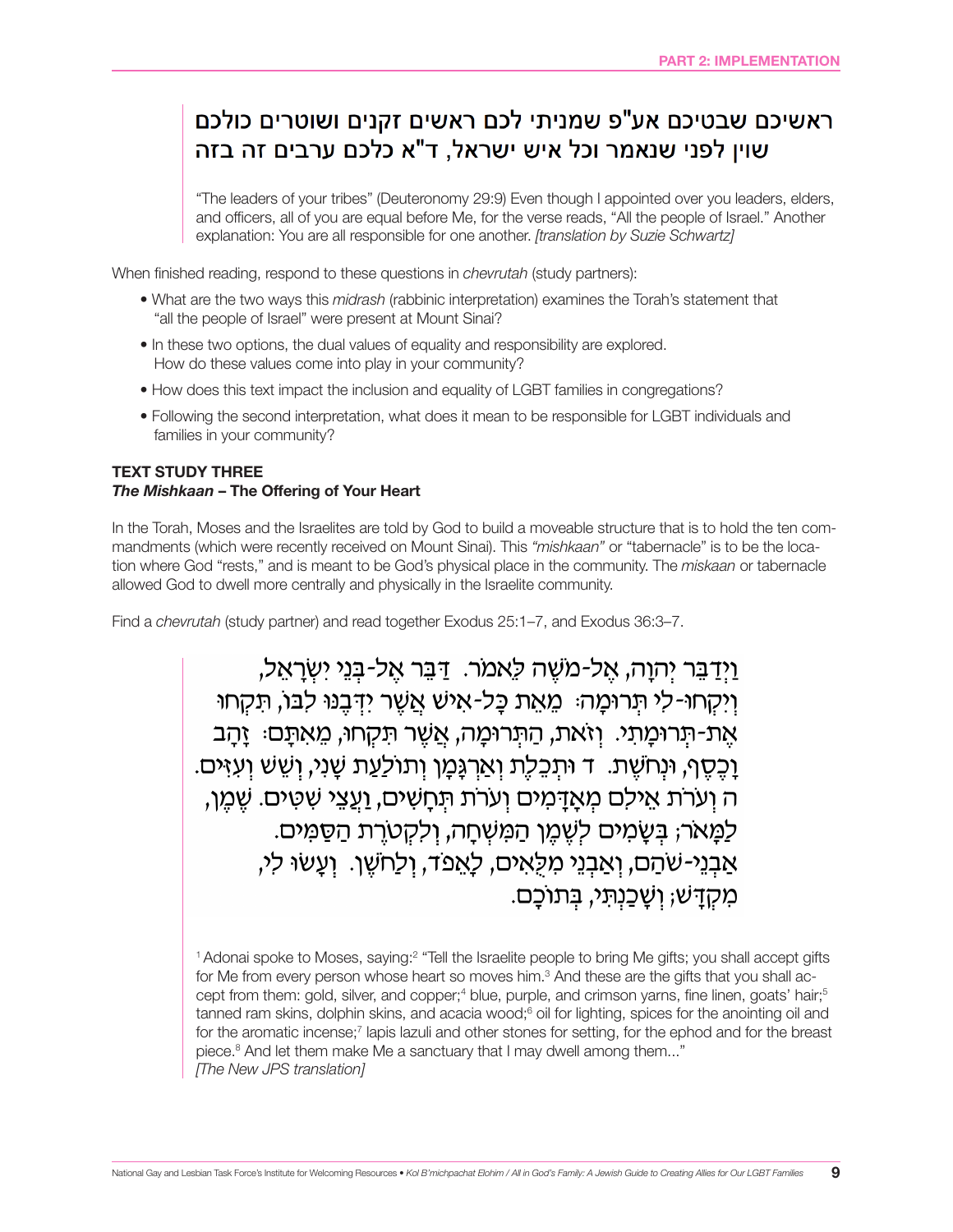ויקחו מלפני משה, את כל-התרומה אשר הביאוּ בני יְשְׂרַאֵל לְמִלְאִכֶת עֲבֹדָת הַקְדֵשׁ--לָעֲשׂת אֹתַהּ; וְהֵם הֵבִיאוּ אֵלֵיו עוֹד, וְדַבָה--בַּבֹּקֶר בַּבֹּקֶר. וַיַּבֹאוּ, כַּל-הַחֲכָמִים, הַעֹשִׂים, אֵת כַּל-מְלֵאְכֶת הַקְדֵשׁ--אִישׁ-אִישׁ מִמְּלַאְכְתּוֹ, אֲשֶׁר-הֵמָּה עֹשִׂים. וַיֹּאמִרוּ אֵל-מֹשֵׁה לֵאמֹר, מַרְבִּים הָעָם לְהָבִיא, מִדֵּי הָעֲבֹדָה לַמְּלָאכָה, אֲשֶׁר-צִוָּּה יִהְוָה לַעֲשֹׂת אֹתַהּ. וַיִּצַו מֹשֶׁה, וַיַּעֲבִירוּ קוֹל בַּמַּחֲנֶה לֵאמֹר, אִישׁ וְאִשָּׁה אַל-יַעֲשׂוּ-עוֹד מִלַאכַה, לְתִרוּמַת הַקֹּדֵשׁ; וַיִּכַּלְא הַעֲם, מֶהָבִיא. וְהַמְּלָאכָה, הַיִּתַה דַיַּם לְכָל-הַמְּלַאכָה--לַעֲשׂוֹת אתַה; וְהוֹתֵר.

3 They (the artisans and skilled workers) took over from Moses all the gifts that the Israelites had brought, to carry out the tasks connected with the service of the sanctuary. But when these continued to bring freewill offerings to him morning after morning,<sup>4</sup> all the artisans who were engaged in the tasks of the sanctuary came, each from the task upon which he was engaged,<sup>5</sup> and said to Moses, "The people are bringing more than is needed for the tasks entailed in the work that Adonai has commanded to be done."<sup>6</sup> Moses thereupon had this proclamation made throughout the camp: "Let no man or woman make further effort toward gifts for the sanctuary!" So the people stopped bringing:<sup>7</sup> their efforts had been more than enough for all the tasks to be done. *[The New JPS translation]*

When finished reading, respond to these questions in *chevrutah* (study partners):

- What is your first response to these texts?
- Who brings contributions for the *mishkaan*? What do they bring? Why is this significant?
- Why is it significant that these are freewill offerings, and that no one is forced to give?
- Why do you think it is significant that individuals bring a diversity of offerings?
- What does it mean to you that the people bring too many gifts?
- Why does Moses have to stop their giving?
- In your Jewish community, what do individuals bring or give in order to contribute to your holy space and community?
- Are there any barriers that keep people from joining or contributing to this community, and if so what are they?
- How can the community become more open to those who wish to join? How can this community maximize an individual's ability to meaningfully contribute?

Move back into the full group and share reflections.

If there is time and interest, you can take these ideas one step further. While the *mishkaan* was the physical location where God dwelled in the Israelite community, today we do not have a *mishkaan* that we can point to and say – "that is where God lives." However, we can think together about where God dwells in our community today.

Find a *chevrutah* (study partner) and read together Exodus 25:8 and the quotation from Rabbi Moshe ben Chayim Alshekh: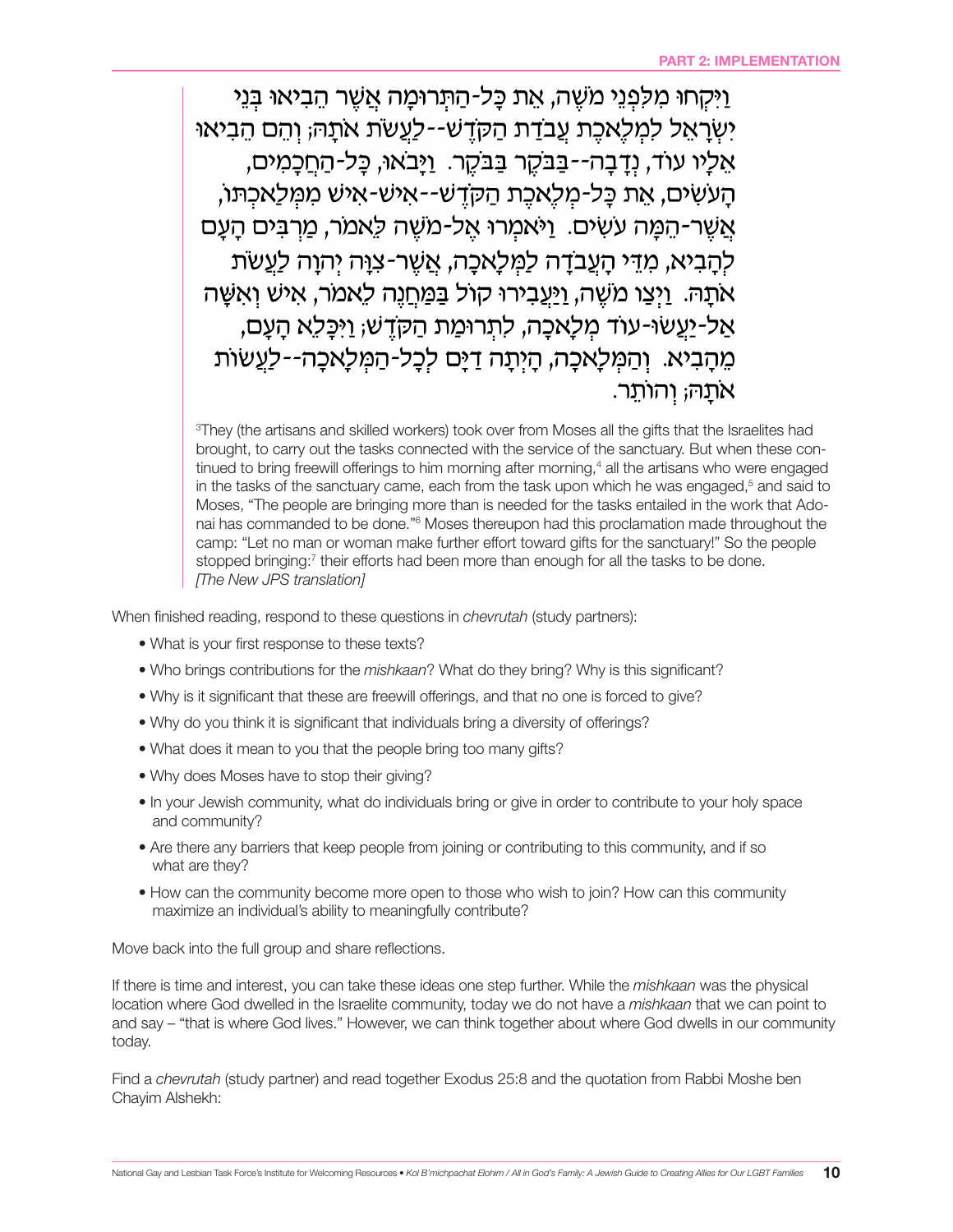## וְעָשׂוּ לִי, מִקְדָּשׁ; וְשָׁכַנְתִּי, בְּתוֹכָם

"And let them build Me a sanctuary that I may dwell among them." (Exodus 25:8)

"That I may dwell among them.' Or, 'that I may dwell within them,' in reference to the Jewish People, implying that it is a duty for each and every one of the Children of Israel to make a sanctuary within their own heart, a place in which the \*Holy Presence may dwell. If all Jews build such a tabernacle within their hearts, \*God will dwell within the heart of each and every one of them."

*— Moshe ben Chayim Alshekh, 16th century Safed*

\*Note – depending upon your personal beliefs, you may want to insert theological language that feels comfortable for you. For example, here you can swap God language for "holiness" or "goodness."

When finished reading, respond to these questions in *chevrutah* (study partners):

- What is your first response to this text?
- How do we "make a sanctuary" within our own hearts? What does this look like? How might this impact our actions and involvement in community?
- If we all follow Rabbi Moshe ben Chayim Alsheckh's advice to build a sanctuary in our hearts, how could this transform our community?

#### SESSION 3: TRANSFORMING THE STATUS QUO

- Goals: To facilitate individual and group reflection with the expectation that participants will commit to concrete actions in the personal, congregational, and political arenas to create a loving place in which our LGBT families can thrive.
- Materials: Paper and pens for participants, reflections questions (below), a flip chart and marker.

Time: 1.5 hours

#### INTRODUCTION

Depending on the number of participants in your program, you may decide to divide into smaller groups for the following exercises. We suggest allowing participants to reflect individually on these questions and encourage them to write down their responses before returning to the large group or small groups to share their reflections. Make sure that everyone knows that they need only share as they are comfortable and that their sharing with the large group will be held in confidence if they so ask.

#### **ACTIVITY**

#### Part I: Reflection

Read aloud to participants one of the following quotations of queer and transgender youth from Keshet's curriculum. Then invite participants to spend a few minutes reflecting on these quotations and/or thinking about their own personal experience as an adolescent.

"It's really hard to transmit to people how isolating it can be. To them they can't imagine what's it's like to be gay in a straight setting. Someone told me once that they didn't want to come to a party, a sleepover party that I was going to be at, because they didn't want to change in the same room as me. And that really hurt. I would watch friends hugging and being close, and being very touchy, and I wished I could be a part of it, but I didn't want them to think that I love them. Which means that for ninth and tenth grade I didn't hug my friends." — Shulamit, *Hineini: Coming Out in a Jewish High School*

"I hated going to Day School after I realized that I was trans. The teachers would always separate us into boys and girls, or make funny comments about what girls or boys are like when they talked about the Torah. I felt left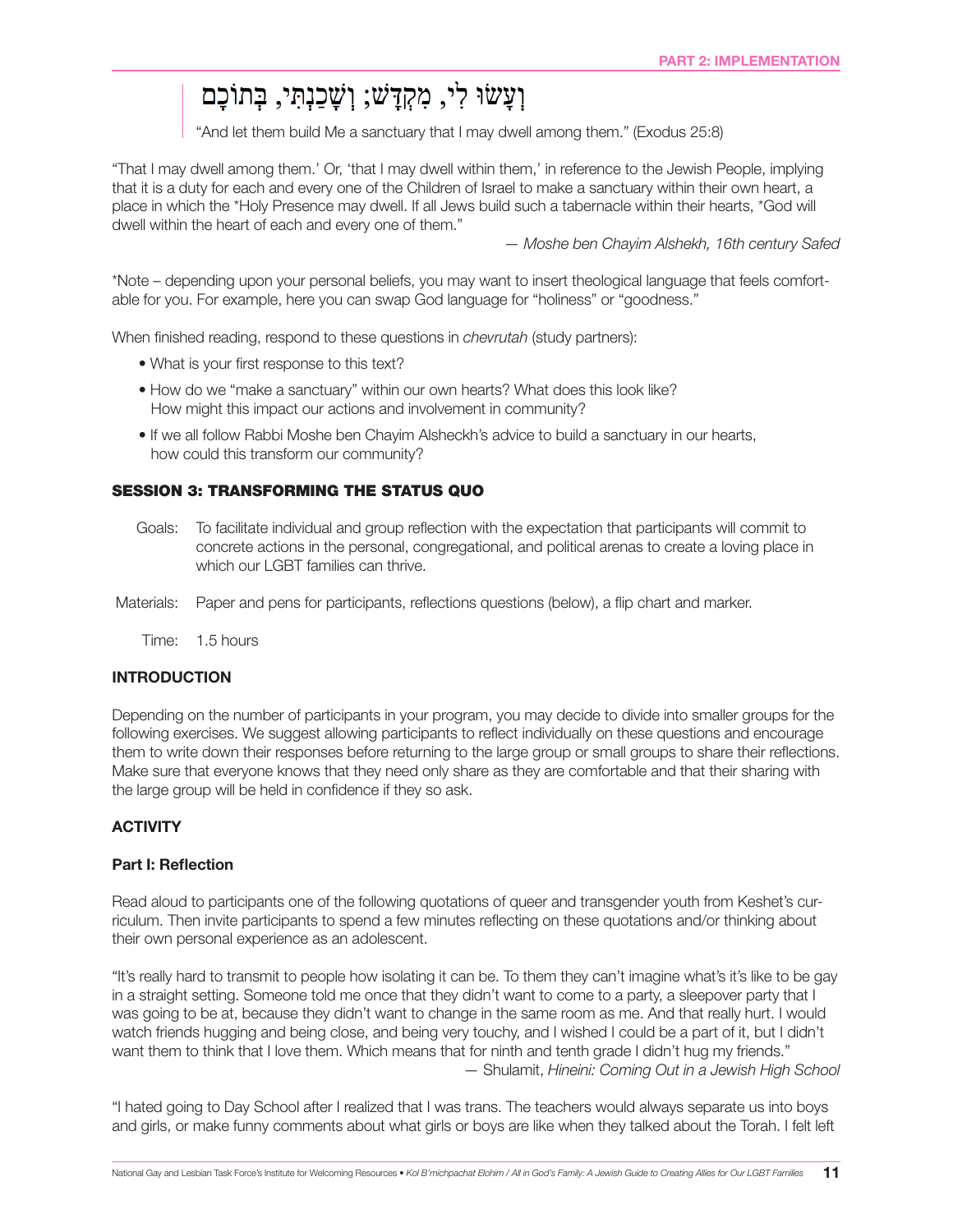out and misunderstood. I wanted to be seen as a boy, but gender was imposed on me everywhere. I couldn't go to the bathroom, stand in the lunch line, or join the reading group without picking a gender that wasn't mine. I started to associate Hebrew with oppression. Can you imagine that?"

— Natan

#### Part II: Making Connections

After participants have time for reflection, have them turn to a neighbor and discuss the following questions: As you were growing up and exploring your identity, what role did Jewish institutions play in your development? What were ways that Jewish community helped support your journey towards adulthood? In ways could Jewish community have been more supportive?

#### Part III: Exploring Possibilities for Change

As the Jewish theologian Mordecai Kaplan taught in *Not So Random Thoughts*, "A theology which is not a plan of social action is merely a way of preaching and praying. It is a menu without the dinner." Now we wish to transform our lives, our congregation, our world, to create a loving place in which our LGBT families can thrive. You will be asked to reflect silently on several questions, to write down your responses, and to share (as you feel comfortable so doing) with a small group or with everyone present. Then we will challenge one another to commit to working for change – change in our own lives, change in the life of our synagogue or *havurah*, and change in our world.

#### My Personal Journey

- 1. Where am I in my own journey with my sexuality and gender identification?
- 2. Are there aspects of my personality that are ready for growth?
- 3. If I am a parent, what have I taught, directly or indirectly, to my own children about LGBT families?
- 4. Do I have the support I need for my journey friends, spiritual community, professional assistance?
- 5. How do I accept the sexual orientation and gender identities of other people?
- 6. Do I integrate respect for LGBT families into my speech?
- 7. Do I count LGBT people and their loved ones among my family's acquaintances and friends?
- 8. What are some ways I can participate and demonstrate my solidarity with LGBT families?

#### Our Journey as a Community

- 1. Has our synagogue or *havurah* adopted any official stance with regard to LGBT people and their families?
- 2. How do LGBT families know they are welcome in our community and at Shabbat services?
- 3. Have we had opportunities recently for education, discussion and Torah study around the issues of sexual orientation and gender identity?
- 4. How would we assess the attitudes of our congregational leadership towards LGBT people and their families?
- 5. Are LGBT people and family members in positions of leadership in our congregation?
- 6. Do our services and life-cycle rituals celebrate the lives of LGBT people and their families? Do our educational materials, photos, etc., present images of LGBT families?
- 7. Are the children of LGBT families respected and included in our educational programs? Are the realities of their lives reflected in curricular materials?
- 8. Does our congregation support LGBT-friendly organizations? Do we give financial, moral and in-kind support? Are our congregational facilities available to LGBT-supportive projects and groups?
- 9. Are our membership processes, forms, etc. welcoming and reflective of the realities of LGBT families?
- 10. What can we do to enhance the incorporation of LGBT families in our congregation?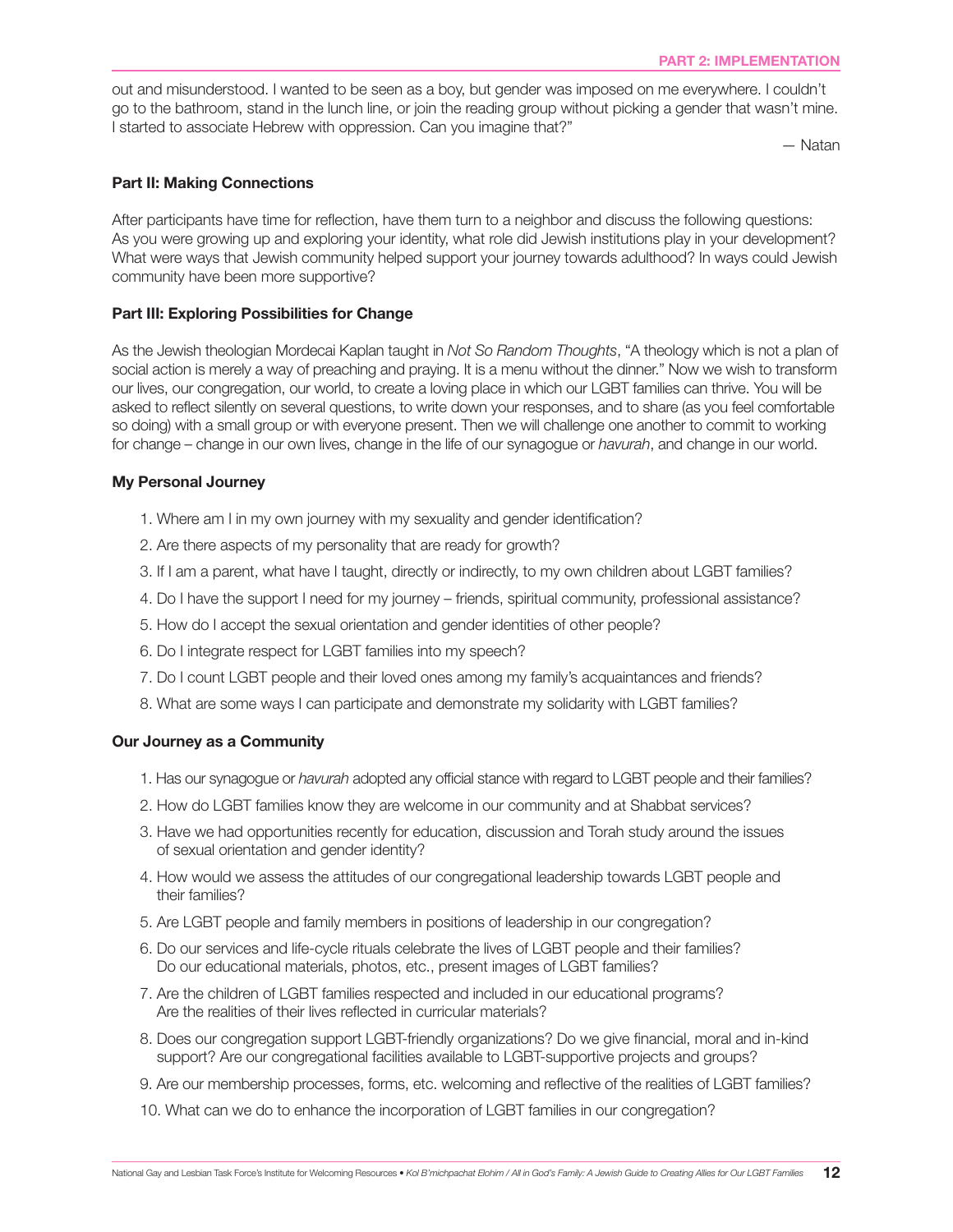#### Our Journey in the Wider Community

- 1. Is there an area or issue of concern for LGBT families at the local, state, or national level that we could work on as a congregation?
- 2. How will we go about choosing to work on this area or issue of concern?
- 3. How will we create support and accountability from our congregation in this matter?

#### Part IV: What is Next?

Ask participants to brainstorm different ideas of what you could do together to make your community more accessible for LGBT individuals and families. Try to be as concrete and specific as possible. Write the ideas on a flip chart and attach the paper to the walls so that people can continue to see what's been written.

After reflecting on the questions above, what might be next for your synagogue or *havurah* as it fulfills the covenant of being inclusive to all LGBT people and families? What resources and tools does the community already have that will help you accomplish this goal? What resources and tools does the community need?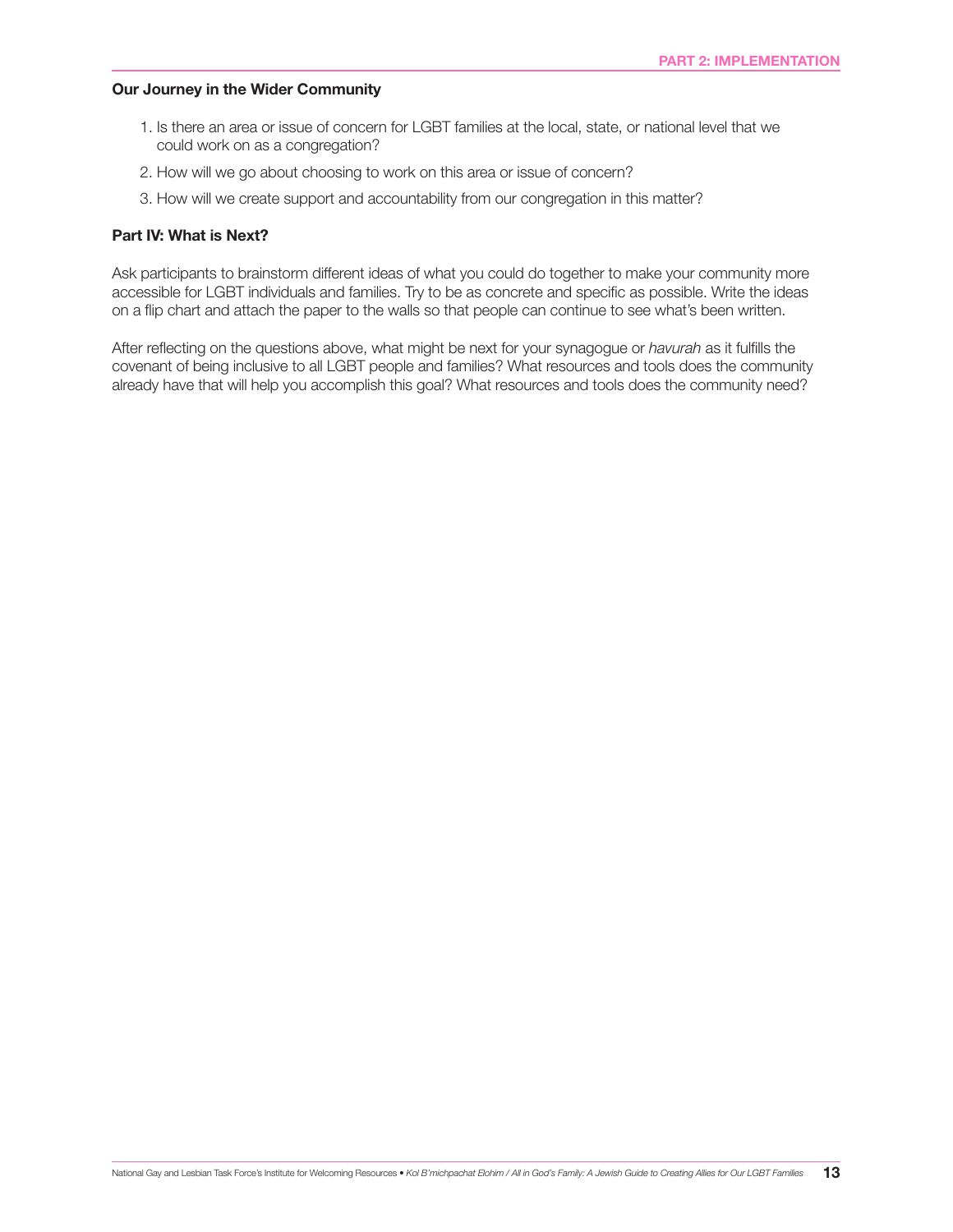## PART 3: FOLLOW-UP

#### Striving for Inclusivity Within, Among and Beyond

Many people in congregations want to be supportive of LGBT families but aren't sure how. This section builds on your work from Session 3: Transforming the Status Quo – your journey of transforming your personal self, your congregation, and your world. This section includes concrete steps that individuals and congregations can take to become genuine allies of LGBT families. The suggestions below likely include a number of ways to work for change that your group already identified, and perhaps also included some that didn't come up.

#### Deepening One's Own Understanding of LGBT Families and the Issues that Affect Them

Many of us did not talk about LGBT families or issues when we were growing up. For some of us, even the words "lesbian," "gay," "bisexual" and "transgender" might have negative connotations. The first step in becoming an ally to LGBT people and families is to unpack what we've learned and to examine our own feelings and beliefs. Self-reflection is the foundation to opening hearts and minds.

Examine your own concept of what makes a Jewish family. Who is included and who is not. Think about what you have learned – and what you haven't learned – about LGBT families.

Ask respectful questions; don't make assumptions. For example, it's fine to ask parents or children what words they use to talk about their relationships. Two fathers might be "daddy" and "abba."

Educate yourself. Read books about LGBT families. Abigail Garner's *Families Like Mine* is a great start. For more options, visit Keshet, COLAGE, Family Equality Council, and the National Gay and Lesbian Task Force's Institute for Welcoming Resources websites for LGBT family-friendly book lists. Explore the websites of LGBT family organizations and sign up to receive their newsletters.

Learn to recognize and respectfully challenge heterosexual privilege and homophobia. Learn to ask why LGBT families aren't included in photos, stories, sermons and curricular materials. Be prepared to offer concrete resources to those in leadership.

Remember that you don't need to be an expert about LGBT families and issues to be an effective ally. Jump in and get started while continuing your personal efforts.

#### Strengthening Your Synagogue's or *Havurah's* Commitment to LGBT Inclusivity

The next step in fulfilling the covenant of inclusivity is to explicitly express your congregation's commitment to LGBT people and help members of LGBT families feel fully welcome in every aspect of the synagogue or *havurah*.

Visually display your support. Display a Keshet Safe Zone sticker (available at www.keshetonline.org) in the entry hallway or other visible venue.

Include outreach literature from local LGBT and Jewish LGBT organizations on your literature table..

Understand that some LGBT families will have different familial constellations, members and structures than the common image of a nuclear family. For example, a family with two moms might also include a non-custodial "donor dad" in an uncle-like role. Invite full participation of LGBT family members – in worship, education, committee work, etc.

Use language that is inclusive of diverse family structures in forms and communications. Language has the power to include or exclude. Use "parent one" and "parent two" on school forms rather than "father" and "mother." Use terms such as "partners" and "spouses" interspersed with "husbands" and "wives." Gender segregation is difficult for transgender and intersex people. It should be avoided when possible in prayer, liturgy and other situations.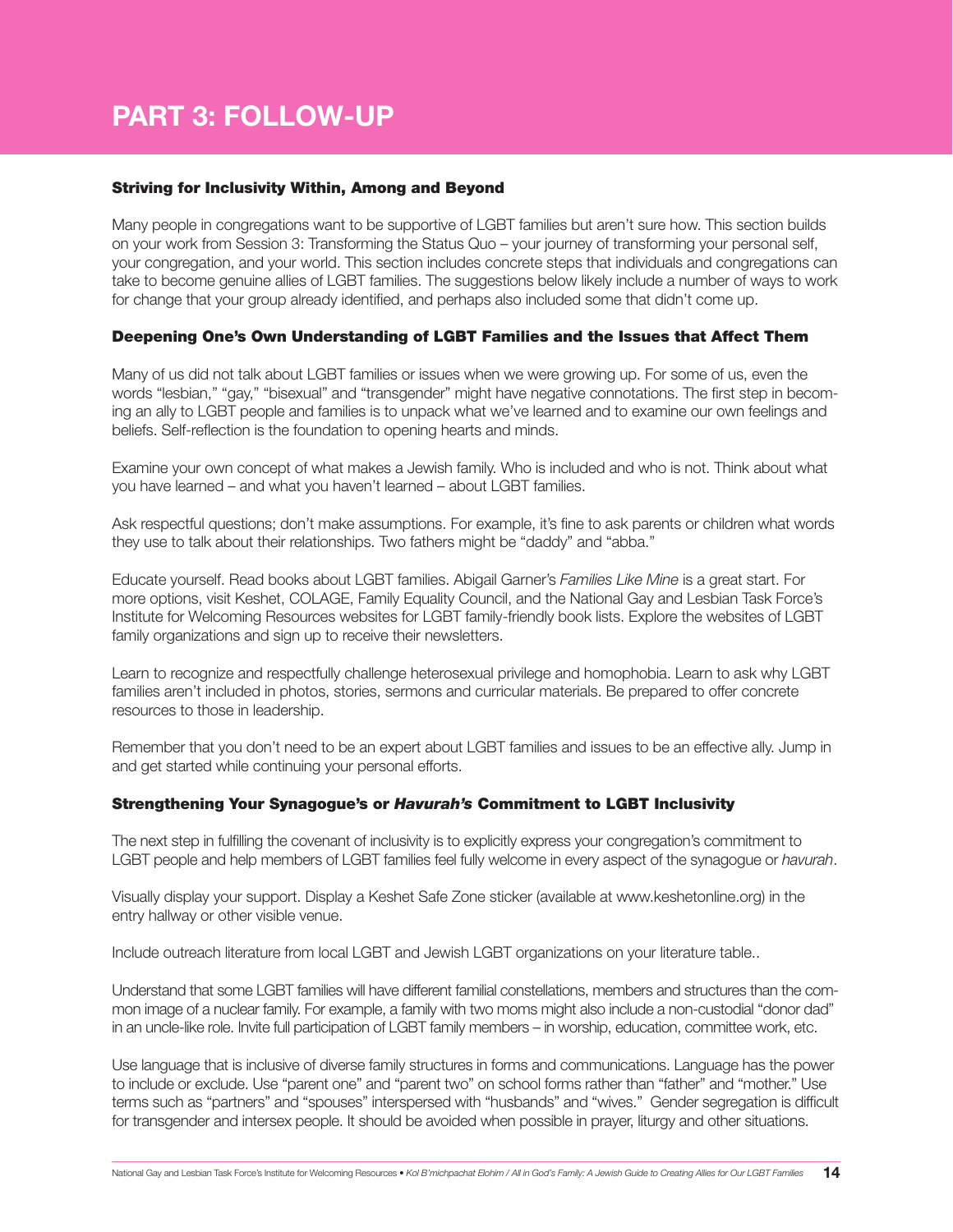Include events and issues relevant to LGBT families in worship. An example might include Pride Shabbat or a religious school service celebrating diversity.

Provide adult education on LGBT topics. Offer an "LGBT 101" workshop and also more advanced classes on Jewish ethics and human sexuality and gender identity. Invite a guest speaker, read and discuss a book, host a film (even a mainstream film such as *Yentl*, brings up a number of LGBT issues). See the Appendix 2 for suggestions.

Work to make your community's religious education program inclusive of LGBT families. Educate the religious school teachers to be mindful of a variety of family structures and to use inclusive language and materials. Keshet offers trainings for Jewish educators in LGBT inclusion. Join the religious school committee or ask to present to the committee about curriculum. Help teachers understand that a "family tree" comes in many different shapes and configurations.

Include LGBT family inclusive books in the congregation's library. See Appendix 2 for suggestions.

Discuss with your Rabbi whether they perform same-gender weddings, and whether these ceremonies differ in content from mixed-gender weddings. Ask your Rabbi whether they are active in lobbying to support samegender marriage in your state.

Don't remain silent on LGBT topics. Jews well know that silence by the majority serves as a cover for oppression by the few. Avoiding discussion of LGBT issues sends the message that LGBT people and families are not acceptable. Silence helps perpetuate homophobia, biphobia, transphobia and heterosexism.

#### Taking Action Beyond the Doors of Your Synagogue or *Havurah*

Put your congregation's faith into action by working for social justice in your community with and on behalf of LGBT people and families. As Abraham Joshua Heschel remarked when asked why he came to support the Civil Rights Movement, "When I march in Selma, my feet are praying."

Designate a special *tzedakah* (charity) fund to donate to a local organization working for LGBT equality or provide volunteers to support the work.

Reach out to local LGBT organizations and offer your facilities for their meetings or events.

Demonstrate your congregation's support of the LGBT community by taking part in local LGBT events. It is incredibly powerful for LGBT families to see their Jewish community participate in Pride parades festivals, rallies, conferences and lobby days.

Publicly show support for local and state initiatives that advance equality for LGBT families, such as nondiscrimination laws that include sexual orientation and gender identity or expression, or relationship recognition and marriage equality bills. Pass a resolution declaring your endorsement and designate a member of your congregation to testify at public hearings, create and sign petitions, write editorials, attend rallies and lobby days, and encourage members to get involved.

Learn your denomination's stand on LGBT issues. Even if your denomination is very progressive, there is further action possible. Lobby your denomination to take stands and provide liturgical and curricular materials in support of LGBT families.

Publicly oppose any anti-LGBT initiative in your state or local community, such as propositions prohibiting LGBT people from adopting, amendments banning same-gender marriage, excluding LGBT people from teaching or other professions, or any anti-LGBT policy in schools or government. Pass a resolution declaring your opposition, testify at public hearings, sign petitions, write editorials, attends rallies, go door-to-door to explain to your neighbors why discrimination is wrong.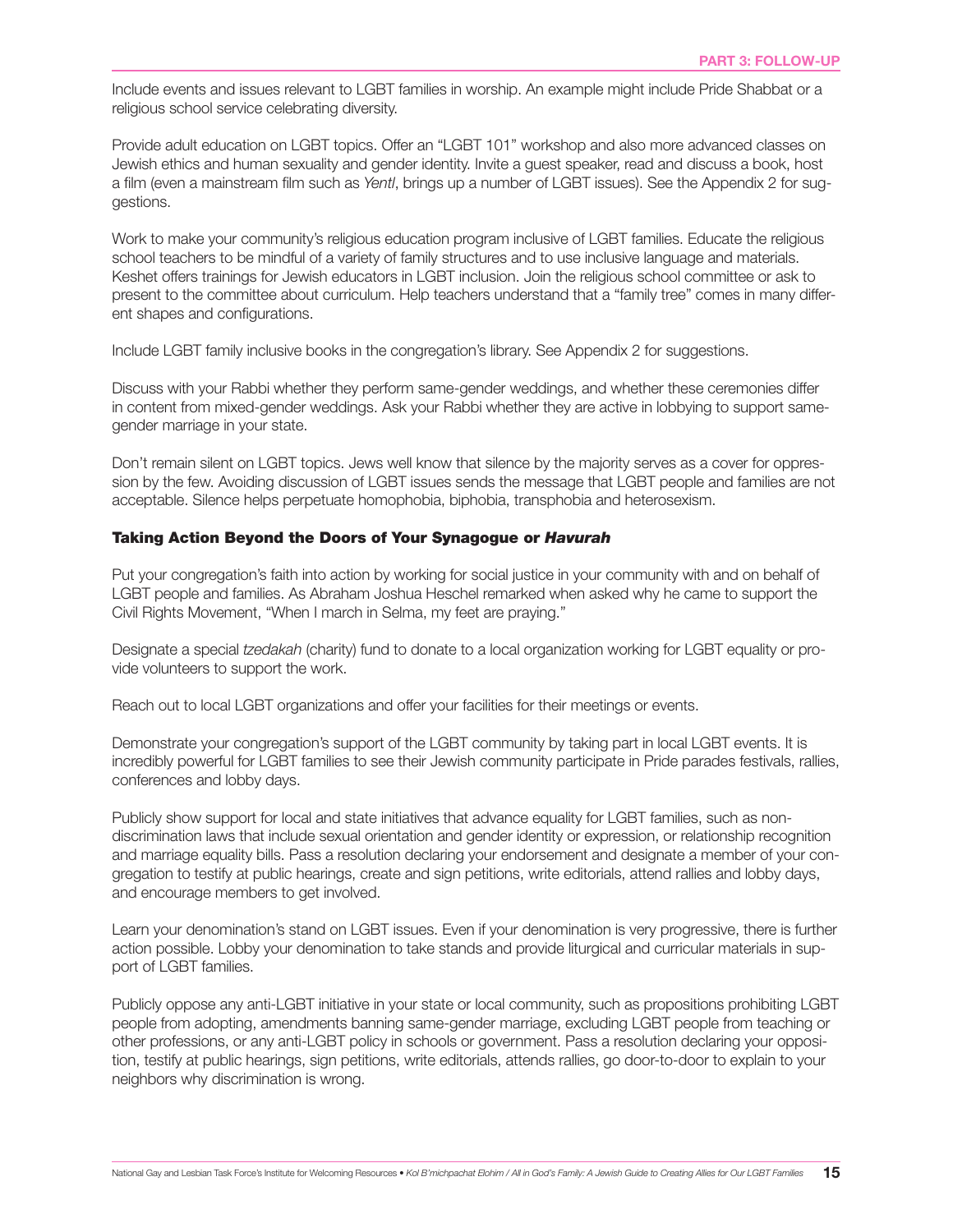## APPENDIX 1

#### Terms Associated with the Lesbian, Gay, Bisexual and Transgender Community

#### Ally

Any heterosexual person who opposes heterosexism, homophobia, biphobia and transphobia and who actively supports LGBT individuals and causes.

#### **Bisexual**

A person who is physically, romantically, emotionally and/or sexually attracted to persons of either gender. The frequency, intensity, or quality of attraction is not necessarily directed toward both sexes equally.

#### Coming Out

The process by which one accepts one's own sexual orientation or gender identity. May also refer to the process by which one shares one's sexual orientation or gender identity with others. This can be a continual, lifelong process.

#### Domestic Partners

Adults who are not legally married, who share resources and responsibility for decisions, share values and goals, and have commitments to one another over a period of time. Legal definitions may vary among state or city ordinances, corporate policies and by individuals and families. In some areas, domestic partnerships extend limited protections to the couple, but this varies widely from place to place.

#### Family

"Two or more persons who share resources, share responsibility for decisions, share values and goals, and have commitments to one another over a period of time. The family is that climate that one comes home to; and it is that network of sharing and commitments that most accurately describes the family unit, regardless of blood, or adoption or marriage." *(Source: American Home Economics Association)*

#### Gay

A man whose primary romantic, emotional, physical and sexual attractions are to other men. This term can also be used to apply to lesbians and bisexuals, and on some occasions, is used as an umbrella term for all LGBT people.

#### Gender Binary

The belief that there are only two genders, male and female, and that they are fixed at birth according to physical characteristics.

#### Gender Identity

An individual's own sense of being male or female, both or neither. One's gender identity is not always congruent with one's biological gender. Research indicates that gender identity develops sometime between birth and three years of age. One's gender identity is separate from one's sexual orientation.

#### Heteronormativity

The practices, systems and institutionalization of heterosexuality as the norm. See heterosexism.

#### **Heterosexual**

A person whose primary romantic, emotional, physical and sexual attractions are to persons of the opposite sex. Also called *straight*.

#### Heterosexual Privilege

The basic civil rights and social privileges that a heterosexual person automatically receives that are systematically denied to lesbian, gay, and bisexual persons simply because of their sexual orientation. This privilege is often unrecognized.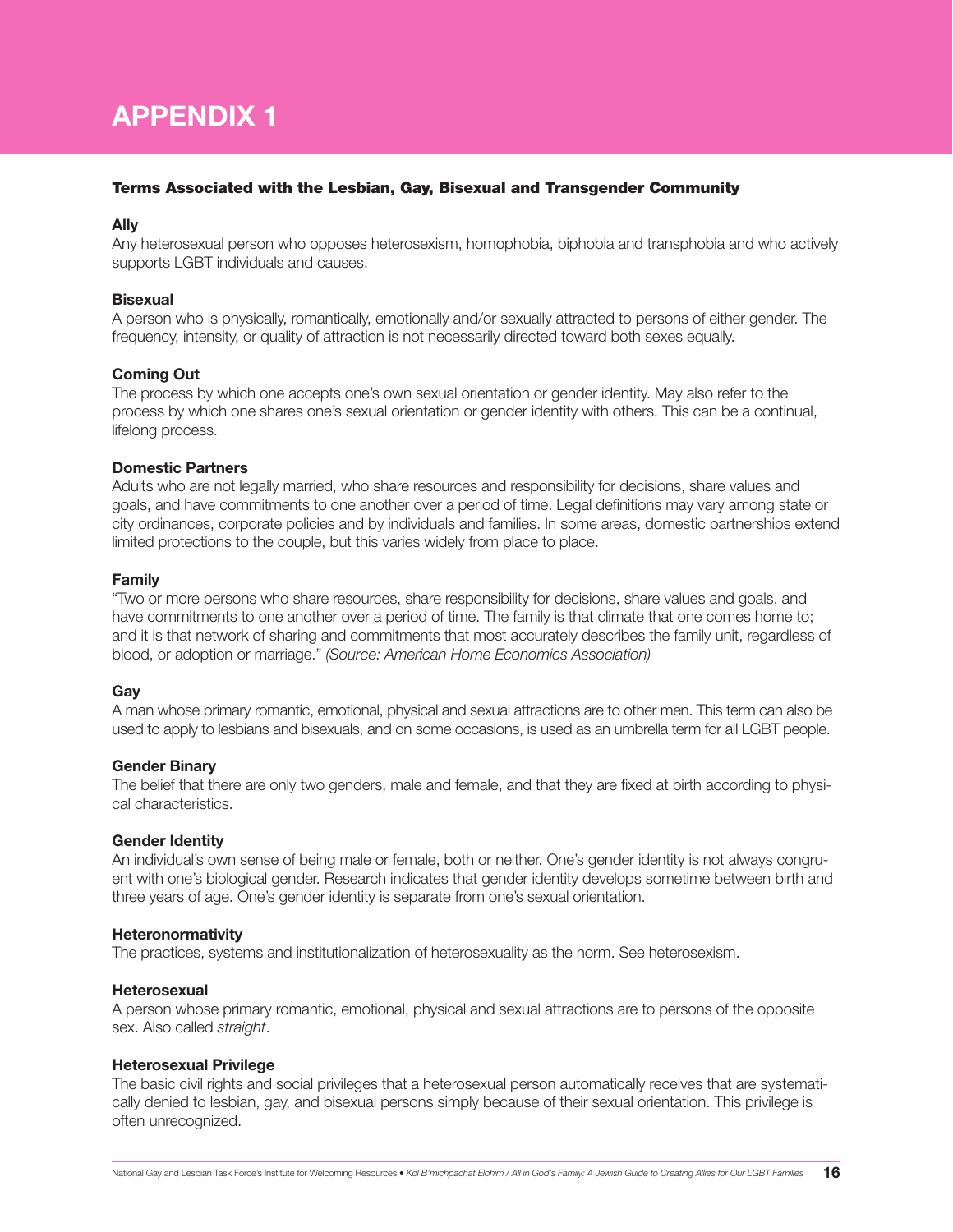#### Heterosexism

The societal assumption that all people are heterosexual. Systems and ways of thinking that reinforce a belief in the inherent superiority of heterosexuality and heterosexual relationships, thereby negating the lives and relationships of lesbians, gays, bisexuals and transgender people. Heteronormativity means the practices, systems and institutionalization of heterosexuality as the norm.

#### Homophobia

Negative feelings, attitudes, actions, or behaviors against lesbian, gay, bisexual and transgender people, or people perceived to be any of the above. Consists of three separate components: sexism, xenophobia and erotophobia. Currently, the word is often used in relation to issues of discrimination in regards to sexual orientation and gender identity. Other related terms that may be appropriate in specific cases are biphobia and transphobia.

#### Homosexual

A term to avoid. A term coined in 1869 by an early psychiatrist, who used it to describe a person who has 'an other than normal sexual urge which renders them physically and psychically incapable.' Since the word was originally used to describe a pathology, most gays and lesbians do not like this term used to define them.

#### Intersex

Generally applied to people born with ambiguous genitalia (an outdated term would be *hermaphrodite*). This, however, is an incomplete definition; the subject is much broader than that. Many, including intersex persons, believe that intersex is a medical rather than gender identity issue and should not be included under the transgender umbrella. In the past, most intersex individuals have had surgery soon after birth in an attempt to give them an "identifiable" gender. Such "normalization" surgeries are imposed on these children with little understanding of the future impacts.

#### LGBT (also GLBT)

The acronym for "Lesbian, Gay, Bisexual and Transgender," used to describe an entire community or an individual. Sometimes the acronym is expanded to a variation of LGBTQQIA to include queer, questioning, intersex, and ally people.

#### Lesbian

A woman whose primary romantic, emotional, physical and sexual attractions are to other women.

#### Lifestyle

A term to avoid. An inaccurate term used to describe the lives of LGBT people with a negative implication. Just as there is no one heterosexual lifestyle, there is no one LGBT lifestyle. The lives of LGBT people are as varied and diverse as the lives of heterosexuals.

#### National Coming Out Day

An internationally observed civil awareness day for coming out and discussion about lesbian, gay, bisexual and transgender issues. It is observed on October 11th every year to commemorate the 1987 March on Washington for Gay and Lesbian Rights (the 1987 March was not inclusive of the bisexual and transgender communities). Many studies show that people who personally know LGBT individuals are more likely to accept and support equal civil rights for LGBT people. National Coming Out Day encourages all people to be honest about their own sexual orientation and gender identity in order to have the positive dialogue needed to erase bigotry, misunderstandings, and stereotypes.

#### Out of the Closet/Being Out

Means that one states openly that one is lesbian, gay, bisexual or transgender, in contrast to 'staying in the closet' by hiding or denying one's sexual orientation or gender identity either from oneself or from others.

#### Pink Triangle

The pink triangle was used by the Nazis to identify male prisoners in concentration camps who were sent there because of their homosexuality. Just as Jews were forced to wear a yellow Star of David, gay men were forced to wear pink triangles, while lesbian women were forced to wear black triangles. In the 1970s, the inverted pink triangle was reclaimed and has become an international symbol of gay pride and the gay rights movement.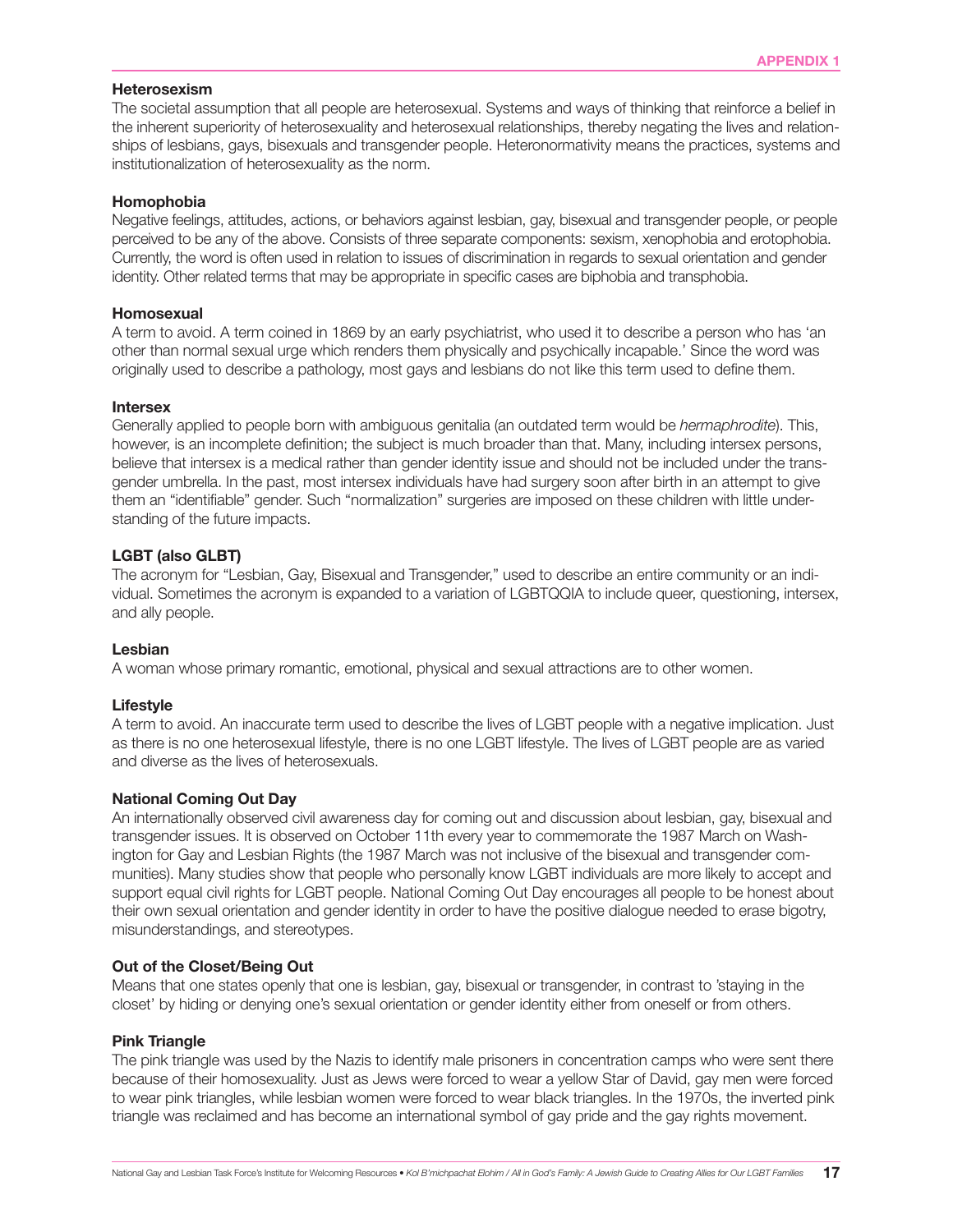#### Pride Celebrations

Often held in late June every year to celebrate the anniversary of the Stonewall Riots. The Stonewall Riots were a series of riots and demonstrations in New York City that began on June 27, 1969, to protest the frequent police raids on gay bars. The Stonewall Riots were the defining event that propelled the LGBT rights movement into the public consciousness. Pride celebrations often include a parade and/or festival. The purposes of these events include: 1) To educate about the diversity, issues and goals of lesbian, gay, bisexual and transgender citizens and neighbors. 2) To provide a forum for celebration of the history and accomplishments of lesbian, gay, bisexual and transgender individuals. 3) To provide an opportunity for networking and outreach by the many businesses, services, religious communities and community organizations that welcome and serve lesbian, gay, bisexual and transgender people, their families and friends.

#### Queer

Traditionally a pejorative term that has been reclaimed by some LGBT people to describe themselves or the LGBT community. Some people prefer *queer* because they feel it is an all-encompassing term that includes everyone, including those who may not neatly fit into the L, G, B, or T categories. Some LGBT individuals dislike this word and view it as pejorative.

#### Rainbow Flag

A symbol of LGBT pride and community. The colors represent the diversity within the LGBT community. Many allies use the rainbow flag as an outward symbol of support.

#### Sexual Preference

A term to avoid as it implies that being gay, lesbian or bisexual is a choice and therefore "curable." The preferred term is *sexual orientation*.

#### Sexual Orientation

The orientation within human beings, which leads them to be romantically, emotionally, physically and sexually attracted to persons of the opposite sex, same-gender, or both. One's sexual orientation may be heterosexual, lesbian, gay, bisexual or asexual. This term is preferred over *sexual preference* which implies that being gay, lesbian or bisexual is a choice and therefore "curable."

#### **Transgender**

A broad umbrella term for persons who have a self-image or gender identity not traditionally associated with their biological gender. Some transgender persons change their anatomy to be more congruent with their selfperception, while others do not. There is no absolute correlation between sexual orientation and gender identity. A transgender person may identify as heterosexual, gay, lesbian, or bisexual.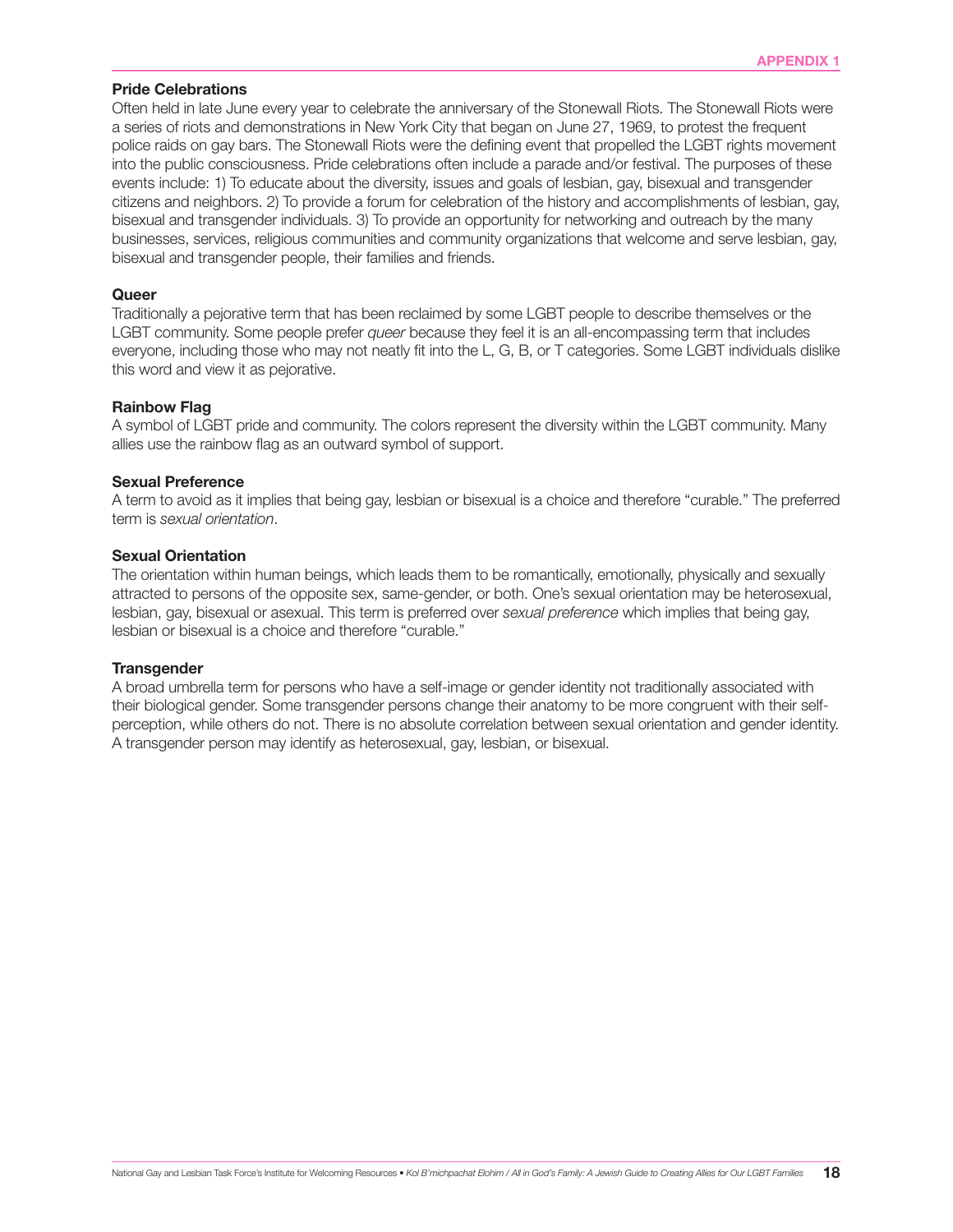## APPENDIX 2

#### KEY RESOURCES

Suggested Resources for Jewish Educators, Parents, and Youth Program Leaders: a focused list of key resources that we think may be most helpful to Jewish educators.

*Excerpted from Keshet's Hineini Curriculum Resource Guide*

#### JEWISH AND LGBT BOOKS

Alpert, Rebecca. *Like Bread on the Seder Plate: Jewish Lesbians and the Transformation of Tradition*. New York: Columbia University Press, 1998.

Alpert, Rebecca, Elwell, Sue Levi, and Idelson, Shirley, eds. *Lesbian Rabbis: The First Generation*. New Brunswick: Rutgers University Press, 2001.

Aviv, Caryn and Shneer, David. eds. *Queer Jews*. NY: Routledge, 2002.

Balka, Christie, and Rose, Andy. *Twice Blessed: On Being Lesbian, Gay, and Jewish*. Boston: Beacon Press, 1989.

Beck, Evelyn Torton, ed. *Nice Jewish Girls: A Lesbian Anthology*. Revised edition. Boston: Beacon Press, 1990.

Brown, Angela, ed. *Mentsch: On Being Jewish and Queer*. LA: Alyson Books, 2004.

Drinkwater, Gregg, Shneer, David, and Lesser, Joshua, eds. *Torah Queeries: Weekly Commentaries on the Hebrew Bible*. New York: New York University Press, 2009.

Dzmura, Noach, ed. *Balancing on the Mechitza: Transgender in Jewish Community*. Berkeley: North Atlantic Books, 2010.

Elwell, Sue Levi, Alpert, Rebecca T., and Idelson, Shirley, eds. *Lesbian Rabbis: The First Generation*. New Brunswick, NJ: Rutgers University Press, 2001.

Greenberg, Steven. *Wrestling with God and Men: Homosexuality in the Jewish Tradition*. Madison: University of Wisconsin Press, 2004.

Kabakov, Miryam, ed. *Keep Your Wives Away from Them: Orthodox Women, Unorthodox Desires*. Berkeley: North Atlantic Books, 2010.

Lieberman, Leanne. *Gravity*. Victoria, B.C.: Orca Book Publishers, 2008.

Michaelson, Jay. *God vs. Gay?: The Religious Case for Equality*. Boston: Beacon Press, 2012.

Ramer, Andrew. *Queering the Text: Biblical, Medieval, and Modern Jewish Stories*. White Crane Books, 2010.

Rapoport, Rabbi Chaim. *Judaism and Homosexuality: An Authentic Orthodox View*. Mitchell Vallentine & Company, March 2004.

Shokeid, Moshe. *A Gay Synagogue in New York*. Philadelphia: University of Pennsylvania Press, 2002.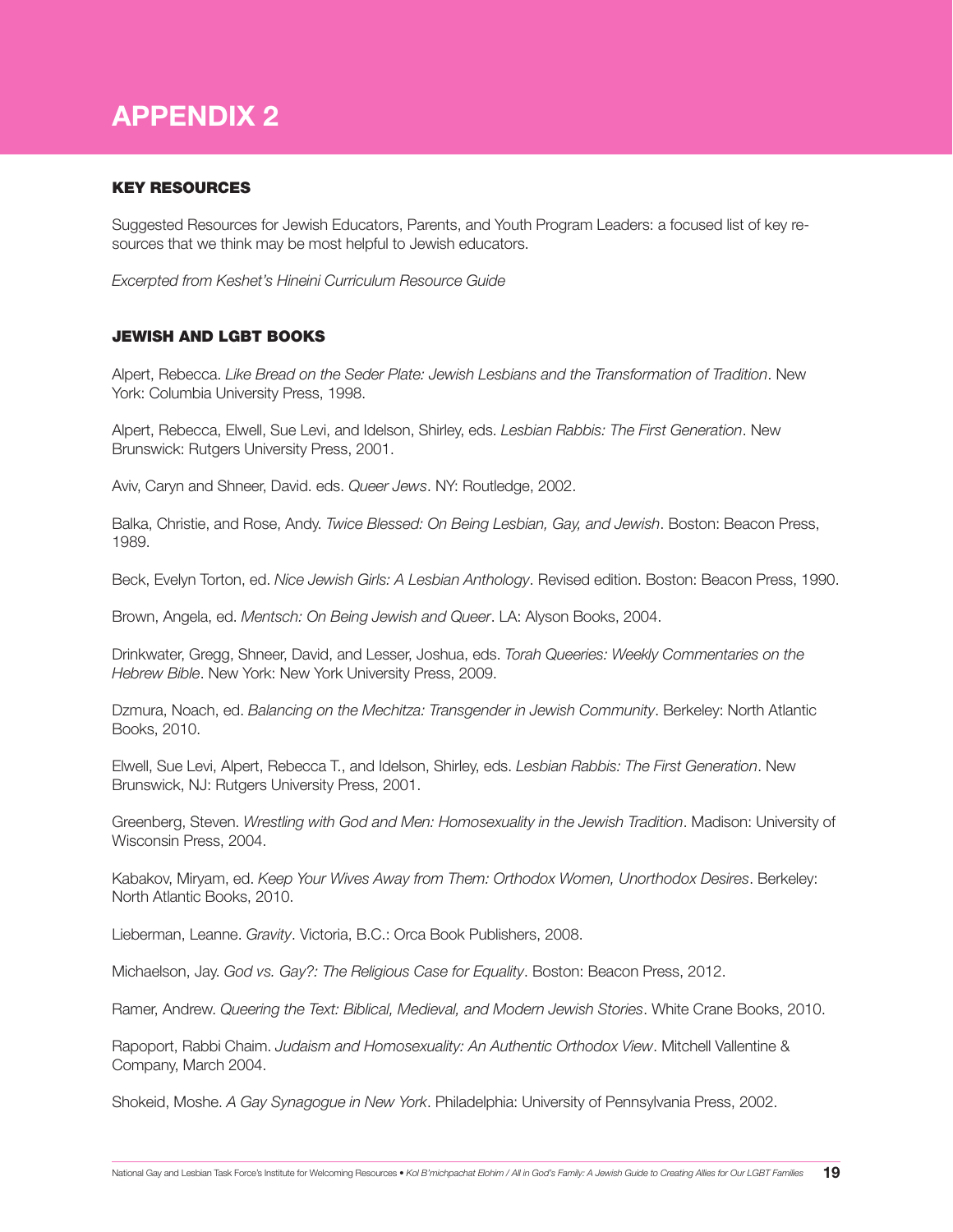#### JEWISH AND LGBT FILMS

*The Bubble* By Eytan Fox, Ronen Ben Tal, and Gal Uchovsky, Israel, 2006 www.strandreleasing.com

*And Thou Shalt Love (V'ahavta)* Directed by Chaim Elbaum, Israel, 2008 http://www.shaltlove.com/

*City of Borders* Directed by Yun Suh, 2009 http://www.cityofborders.com/

*Hineini: Coming Out in a Jewish High School* Directed by Irena Fayngold, produced by Keshet, 2005 www.hineinithefilm.org.

*Jerusalem Is Proud to Present* Directed by Nitzan Gilady, Israel, 2008 http://www.nitzangiladyfilms.com

*Trembling Before G-d* Directed by Sandi Dubowski, 2001 www.tremblingbeforeg-d.com.

*Yossi and Jagger* By Eytan Fox, Amir Harel, and Gal Uchovsky, Israel, 2002

#### JEWISH LGBT ORGANIZATIONS

#### Keshet

www.keshetonline.org Resources, information, events, links, guide to Jewish GSAs, Hineini film resources.

#### World Congress of GLBT Jews – Keshet Ga'avah

www.glbtjews.org Comprehensive list of Jewish GLBT organizations, synagogues, resources, books, and films.

#### Jeff Herman Virtual Resource Center on Sexual Orientation Issues in the Jewish Community

www.huc.edu/ijso/jhvrc

A resource of the Institute for Judaism and Sexual Orientation of Hebrew Union College - Jewish Institute of Religion.

#### Nehirim

www.nehirim.org

A nonprofit organization devoted to building community for GLBT Jews, partners, and allies through retreats and other programs which celebrate GLBT culture and spirituality, and empower GLBT Jews to become active voices in their home communities.

#### The National Union of Jewish Lesbian, Gay, Bisexual, Transgender, Queer, Questioning, and Intersex Students (NUJLS)

#### www.nujls.org

An organization that seeks to empower Jewish LGBTQQI students to feel proud of and affirmed in all their identities. NUJLS hosts an annual Spring conference for queer Jews from across the United States and Canada.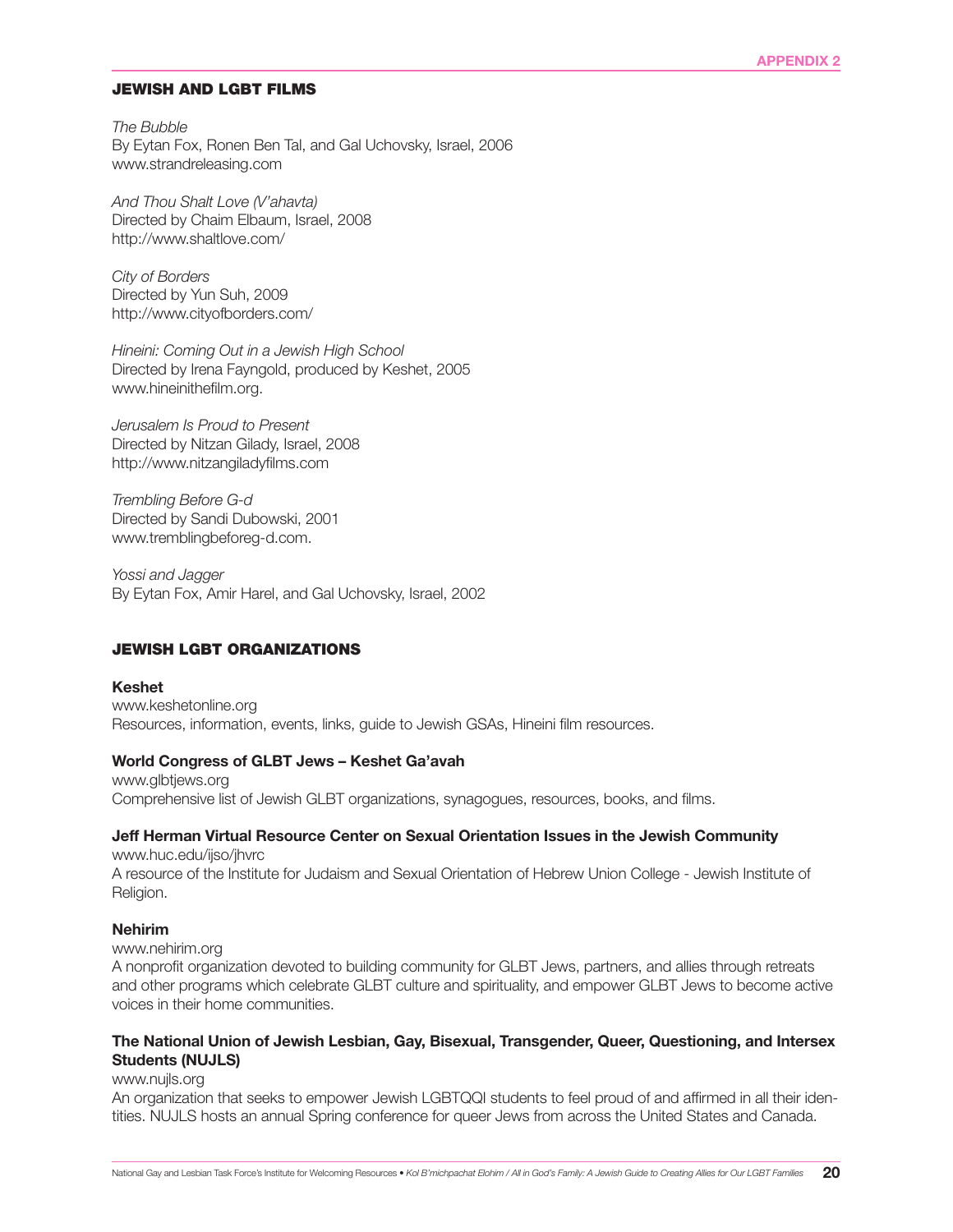#### Eshel

http://www.eshelonline.org

An organization working to build understanding and support for lesbians, gays, bisexuals and transgender people in traditional Jewish communities.

#### LGBT ORGANIZATIONS

#### Camp Aranu'tiq

http://camparanutiq.org

A week long, tuition-free, overnight summer camp for transgender and gender-variant youth ages 8 through 15. It's a place where life experiences are shared and lifelong friendships are made.

#### COLAGE

www.colage.org

A national organization by and for children of GLB/Trans parents and their families with chapters in several states.

#### Family Equality Council

www.familyequality.org Family Equality Council connects, supports, and represents the three million parents who are lesbian, gay, bisexual, and transgender in the US and their six million children.

#### Gay, Lesbian, & Straight Education Network (GLSEN)

www.glsen.org

A national organization with chapters in most states, with resources for students and teachers on GLB/Trans issues and school safety.

#### Gender Spectrum Family

#### http://www.genderspectrumfamily.org

An organization dedicated to the education and support of families raising gender variant, gender non-conforming, gender-fluid, cross-gender, and transgender children and adolescents.

#### Human Rights Campaign

www.hrc.org

HRC is the largest GLB/Trans education and advocacy organization in the United States. Provides resources on topics including youth/education, coming out, legal issues, finding support, and various other projects of the organization, including an initiative around faith and identity.

#### International Foundation for Gender Equality (IFGE)

www.ifge.org

A leading advocacy and educational organization for promoting the self-definition and free expression of individual gender identity. IFGE is not a support group; it is an information provider and clearinghouse for referrals about all things which are transgressive of established social gender norms.

#### Intersex Society of North America (ISNA)

www.isna.org

ISNA is devoted to systemic change to end shame, secrecy, and unwanted genital surgeries for people born with anatomy that someone decided is not standard for male or female.

#### National Center for Transgender Equality (NCTE)

#### www.transequality.org

Aa national social justice organization devoted to ending discrimination and violence against transgender people through education and advocacy on national issues of importance to transgender people.

*continued on next page*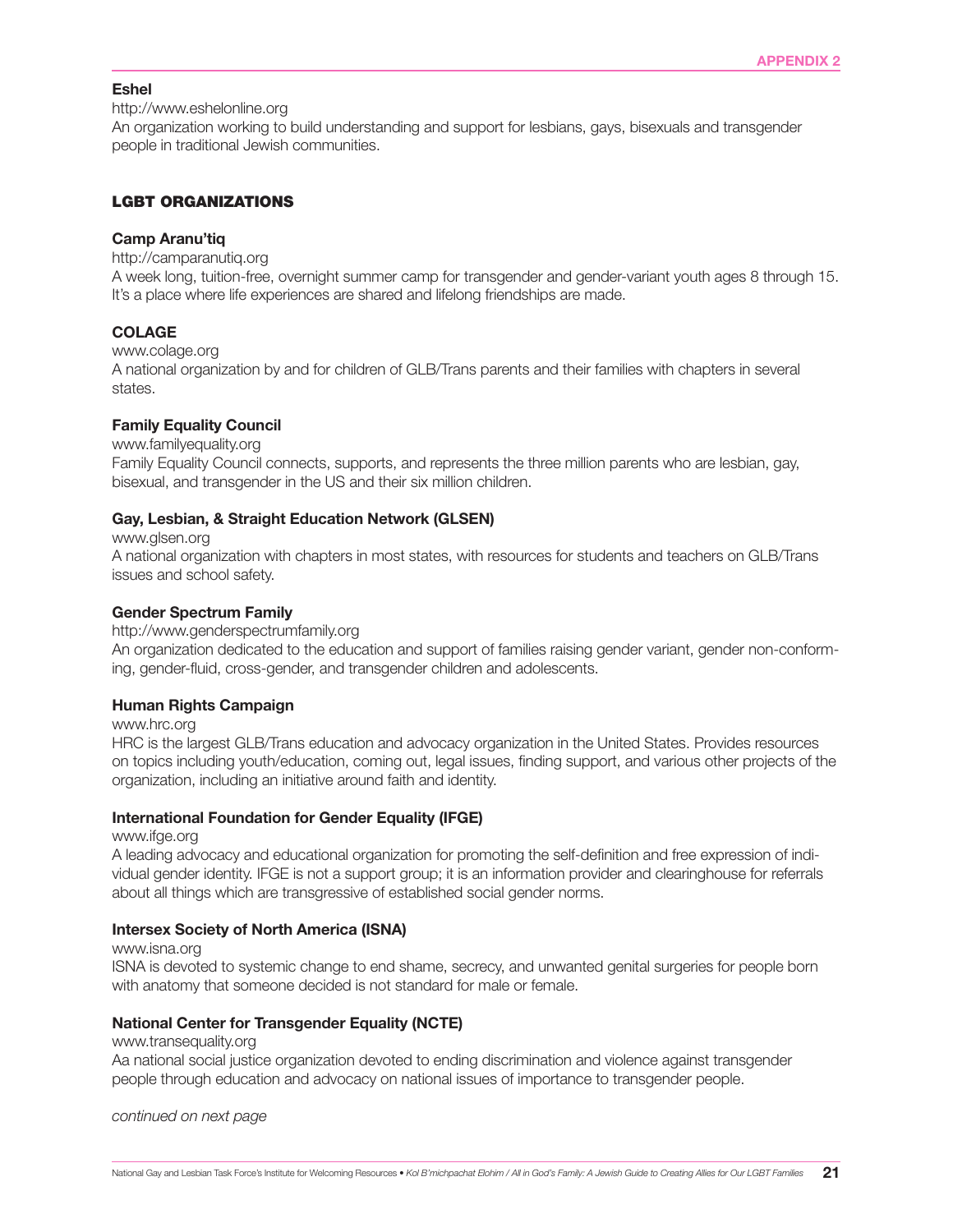#### National Gay and Lesbian Task Force

www.thetaskforce.org

The Task Force promotes civil rights for gay, lesbian, bisexual and transgendered people. Includes federal and state organizing news, issue backgrounders, and analysis.

#### Parents, Friends and Families of Lesbians and Gays (PFLAG)

www.pflag.org

Contains FAQs, advocacy issues, information about local chapters, and support for GLB/Trans people and families around coming out.

#### Trans Youth and Family Allies (TYFA)

www.imtyfa.org

TYFA empowers children and families by partnering with educators, service providers and communities, to develop supportive environments in which gender may be expressed and respected. We envision a society free of suicide and violence in which ALL children are respected and celebrated.

#### Transgender Law and Policy Institute (TLPI)

www.transgenderlaw.org

A non-profit organization dedicated to engaging in effective advocacy for transgender people in our society. The TLPI brings experts together to work on law and policy initiatives designed to advance transgender equality.

#### OTHER RESOURCES ON LGBT ISSUES

#### Books

Amato, Toni and Davies, Mary, ed. *Pinned Down By Pronouns*. Conviction Books, 1993. www.convictionbooks.com.

Boenke, Mary, ed. *Transforming Families: Real Stories About Transgendered Loved Ones*. 2nd ed. New Castle, DE: Oak Knoll Press, 2003.

Bornstein, Kate. *Gender Outlaw: On Men, Women, and the Rest of Us*. NY: Routledge, 1996.

Bornstein, Kate. *My Gender Workbook: How to Become a Real Man, a Real Woman, the Real You, or Something Else Entirely*. NY: Routledge, 1998.

Brown, Mildred, and Rounsley, Chloe Ann. *True Selves: Understanding Transsexualism for Family, Friends, Coworkers and Helping Professionals*. San Francisco: Jossey Bass, l996.

Burke, Phyllis. *Gender Shock: Exploding the Myths of Male and Female*. NY: Doubleday, 1996.

Cameron, Loren. *Body Alchemy: Transsexual Portraits*. San Francisco: Cleis Press, 1996.

Colapinto, John. *As Nature Made Him: The Boy Who Was Raised a Girl*. NY: Harper Collins, 2000.

Day, Frances Ann. *Lesbian and Gay Voices: An Annotated Bibliography and Guide to Literature for Children and Young Adults*. Westport, CT: Greenwood Press, 2000.

Feinberg, Leslie. *Trans Liberation: Beyond Pink and Blue*. Boston: Beacon Press, l998.

Feinberg, Leslie. *Stone Butch Blues*. NY: Firebrand Books, l993.

Levithan, David, and Merrell, Billy. *The Full Spectrum*. NY: Knopf Books, 2006. An anthology of queer teen writing.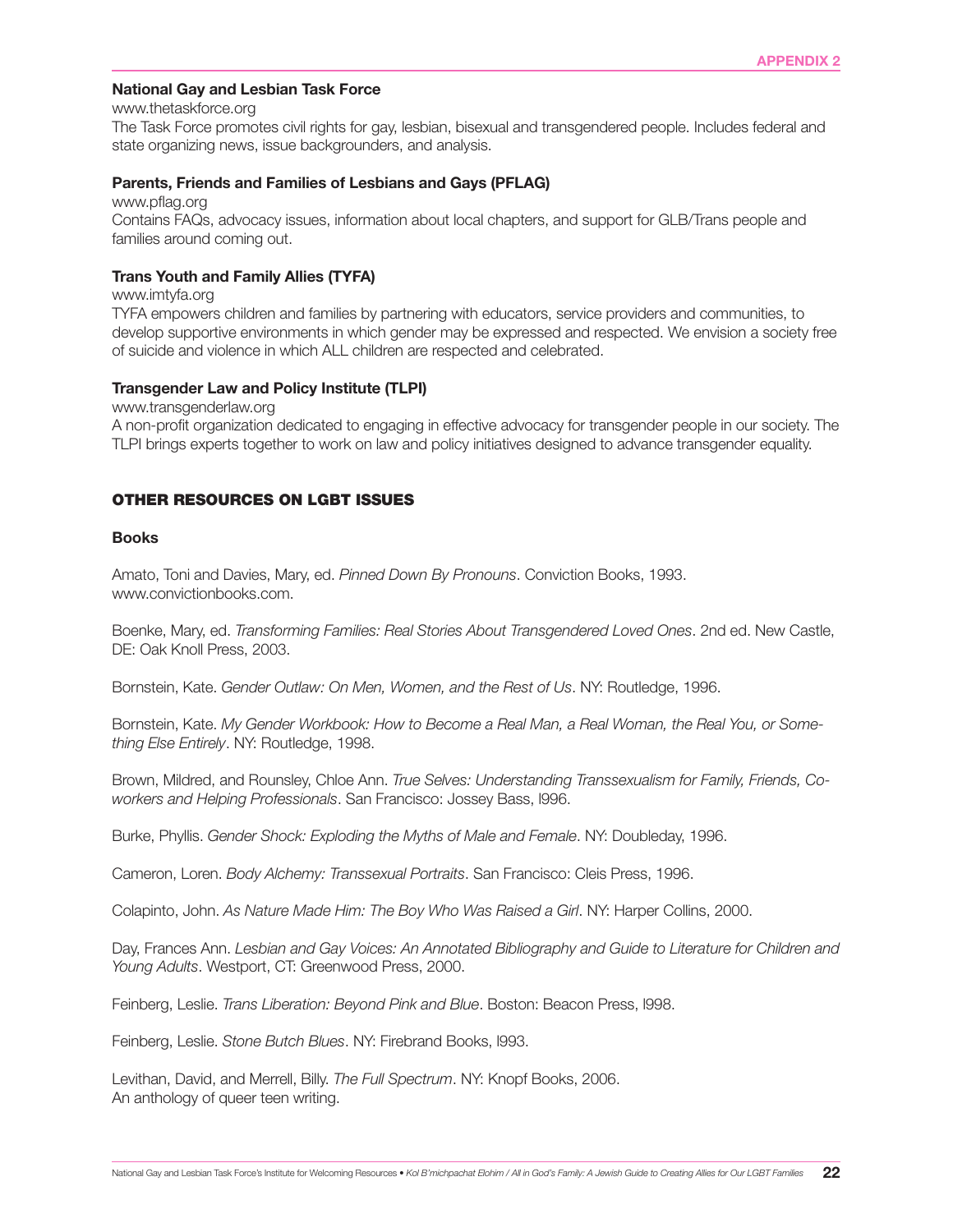Lieberman, Leanne. *Gravity*. Victoria, B.C.: Orca Book Publishers, 2008.

Lindemuth, Evelyn D. *Mom, I Need to Be a Girl*. California: Walter Trook Pub., 1998.

MacKenzie, Gordene. *Transgender Nation*. Ohio: Popular Press, 1994.

Mastoon, Adam. *The Shared Heart: Portraits and Stories Celebrating Lesbian, Gay, and Bisexual Young People*. NY: William Morrow, 1997.

Perrotti, Jeff, and Westheimer, Kim. *When the Drama Club is Not Enough: Lessons Learned from the Safe Schools Program for Gay and Lesbian Students*. Boston: Beacon Press, 2002.

Wittlinger, Ellen. *Parrotfish*. New York: Simon & Schuster, 2007.

#### Films

*Gay Youth: An Educational Video for the Nineties*. Producer/director Pam Walton, www.wolfevideo.com. A film sharing the stories of gay and lesbian youth in their own voices.

*Just Call Me Kade*. Frameline Video, 2001, www.frameline.org. A film about an FTM (female-to-male) transgender youth.

*No Dumb Questions*. Documentary film by Melissa Regan, New Day Films, 2001. Documentary about a family welcoming their male-to-female transgender uncle, told from the perspective of the three young nieces.

#### For Further Reading

#### GLBT JEWS: AN EXTENDED BIBLIOGRAPHY

*Compiled by Ann Abrams, Librarian, Temple Israel, Boston*

#### NON-FICTION

#### Books, Audio, or Films by and about GLB/Trans Jews

Alpert, Rebecca. *Lesbian Rabbis: The First Generation*. New Brunswick: Rutgers, 2001.

Alpert, Rebecca Trachtenberg. *Like Bread on the Seder Plate: Jewish Lesbians and the Transformation of Tradition*. NY: Columbia University, 1997.

Angel, Camille Shira, and Teitelbaum, Shifra. *K'sharim Mekudashim: Intimate Connections: Integrating Human Love with God's Love*. LA: Ashay Communications, 1994.

Beck, Gad, and Heibert, Frank. *An Underground Life: Memoirs of a Gay Jew in Nazi Berlin*. Madison, Wisconsin: The University of Wisconsin Press, 1999.

Bouldrey, Brian. *Wrestling with the Angel: Faith and Religion in the Lives of Gay Men*. NY: Riverhead Books, 1995.

Brudnoy, David. *Life Is Not a Rehearsal*. NY: Doubleday, 1997.

*Bubbeh Lee and Me*. Produced and directed by Andy Abrahams Wilson, distributed by Open Eye Pictures. A documentary showing a gay Jewish man's relationship with his grandmother. The filmmaker goes to Florida to spend time with his *bubbeh*.

Butler, Becky. *Ceremonies of the Heart: Celebrating Lesbian Unions*. Seattle: Seal Press, 1990.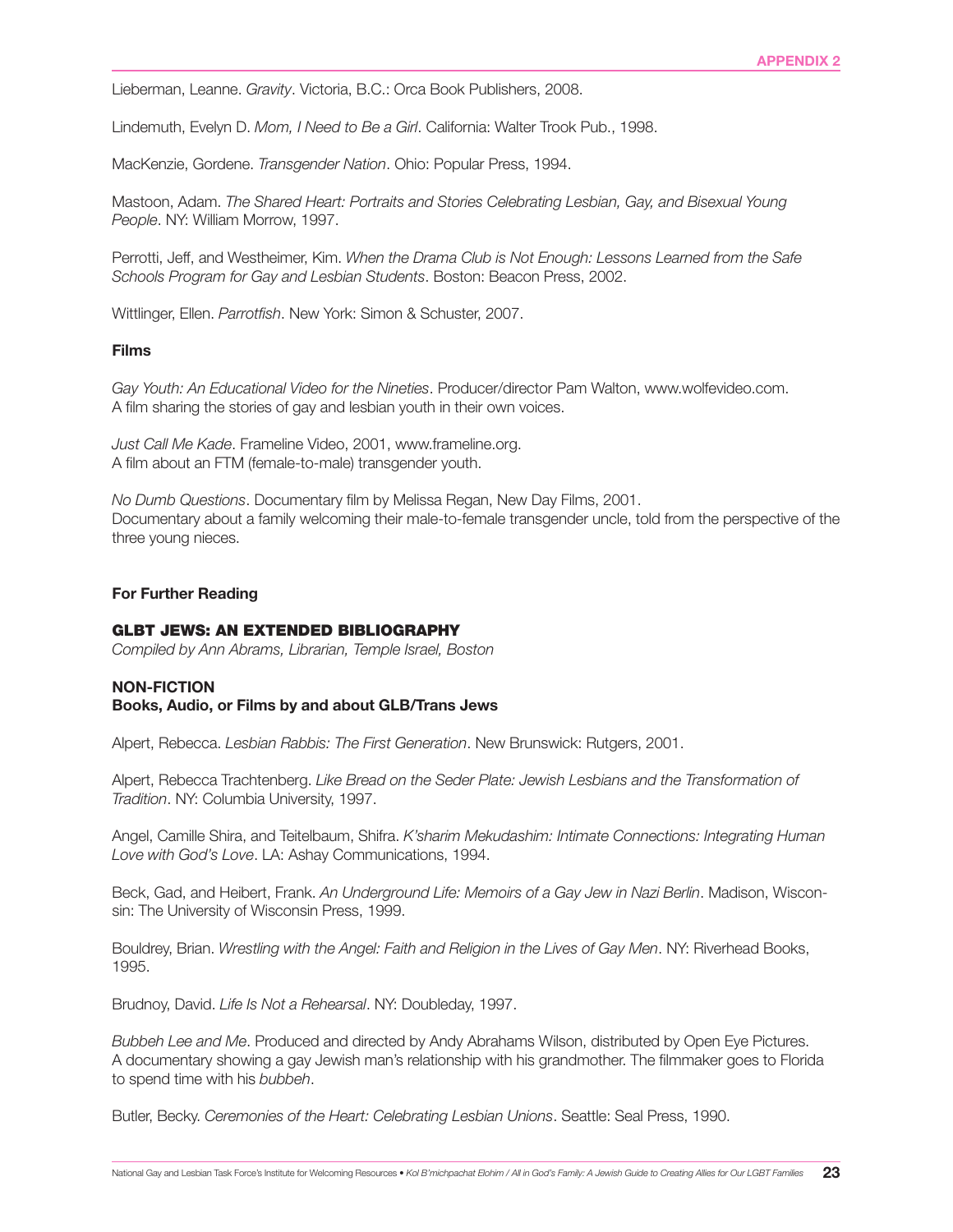*Chicks in White Satin*. Santa Monica: Holliman Productions (dist.), 1993.

This student Academy Award-nominated film explores the universal themes of parental acceptance and matrimonial love. A Jewish lesbian couple is portrayed preparing for their wedding ceremony.

Clay, Catrine. *Love Story*. NY: Women Make Movies, 1997.

Epstein, Rob. *The Times of Harvey Milk*. San Francisco: Black Sand Productions, 1984.

Faderman, Lillian. *Naked in the Promised Land: A Memoir.* WI: University of Wisconsin Press, 2004.

Felman, Jyl Lynn. *Cravings*. Boston: Beacon Press, 1997.

Fischer, Erica. *Aimee & Jaguar: A Love Story*, Berlin 1943. 1st ed. NY: HarperCollins, 1995.

Jarmel, Marcia. *The Return of Sarah's Daughters*. Ho-Ho-Kus: Patchworks Film, 1997.

Kantrowitz, Arnie. *Under the Rainbow: Growing Up Gay.* NY: St. Martin's, 1977, 1996.

Kaye/Kantrowitz, Melanie. *My Jewish Face and Other Stories*. San Francisco: Aunt Lute Books, 1990.

Kaye/Kantrowitz, Melanie. *The Issue Is Power: Essays on Women, Jews, Violence, and Resistance*. 1st ed. San Francisco: Aunt Lute Books, 1992.

Klepfisz, Irena. *Dreams of an Insomniac: Jewish Feminist Essays, Speeches, and Diatribes.* 1st ed. Portland, Oregon: Eighth Mountain Press, 1990.

Krakow, Kari. *The Harvey Milk Story*. Ridley Park, PA: Two Lives Publishing, 2001.

Kushner, Tony. *Angels in America: A Gay Fantasia on National Themes*. 1st ed. NY: Theatre Communications Group, 1993-1994. 2 vols.

Levin, Jennifer. *Love and Death & Other Disasters: Stories 1977-1995*. Ithaca, NY: Firebrand Books, 1996.

Mass, Lawrence D. *Confessions of a Jewish Wagnerite: Being Gay and Jewish in America*. Cassell, 1999.

Myers, Andrea. *The Choosing: a Rabbbi's Journey from Silent Nights to High Holy Days*. NJ: Rutgers University Press, 2011.

Nestle, Joan. *A Fragile Union: New & Selected Writings*. 1st ed. San Francisco: Cleis Press, 1998.

Nestle, Joan. *A Restricted Country*. Ithaca, NY: Firebrand Books, 1987.

Newman, Leslea. *Out of the Closet and Nothing to Wear*. LA: Alyson Books, 1997.

Newman, Leslea. *Still Life with Buddy: A Novel Told in Fifty Poems*. Radnor: Pride Publications, 1997.

N'siah L'cherut *(A Journey Toward Freedom): A Liberation Haggadah For Lesbian, Gay and Bisexual Jews and Their Loved Ones*. NY: The Jewish Community Center of the Upper West Side, 1997.

*Positive Story.* Waltham, MA: National Center for Jewish Film, 1996.

Press, Jacob. *Independence Park: The Lives of Gay Men in Israel*. Stanford, CA: Stanford University Press, 1999.

Raphael, Lev. *Journeys & Arrivals: On Being Gay and Jewish*. Boston: Faber and Faber, 1996.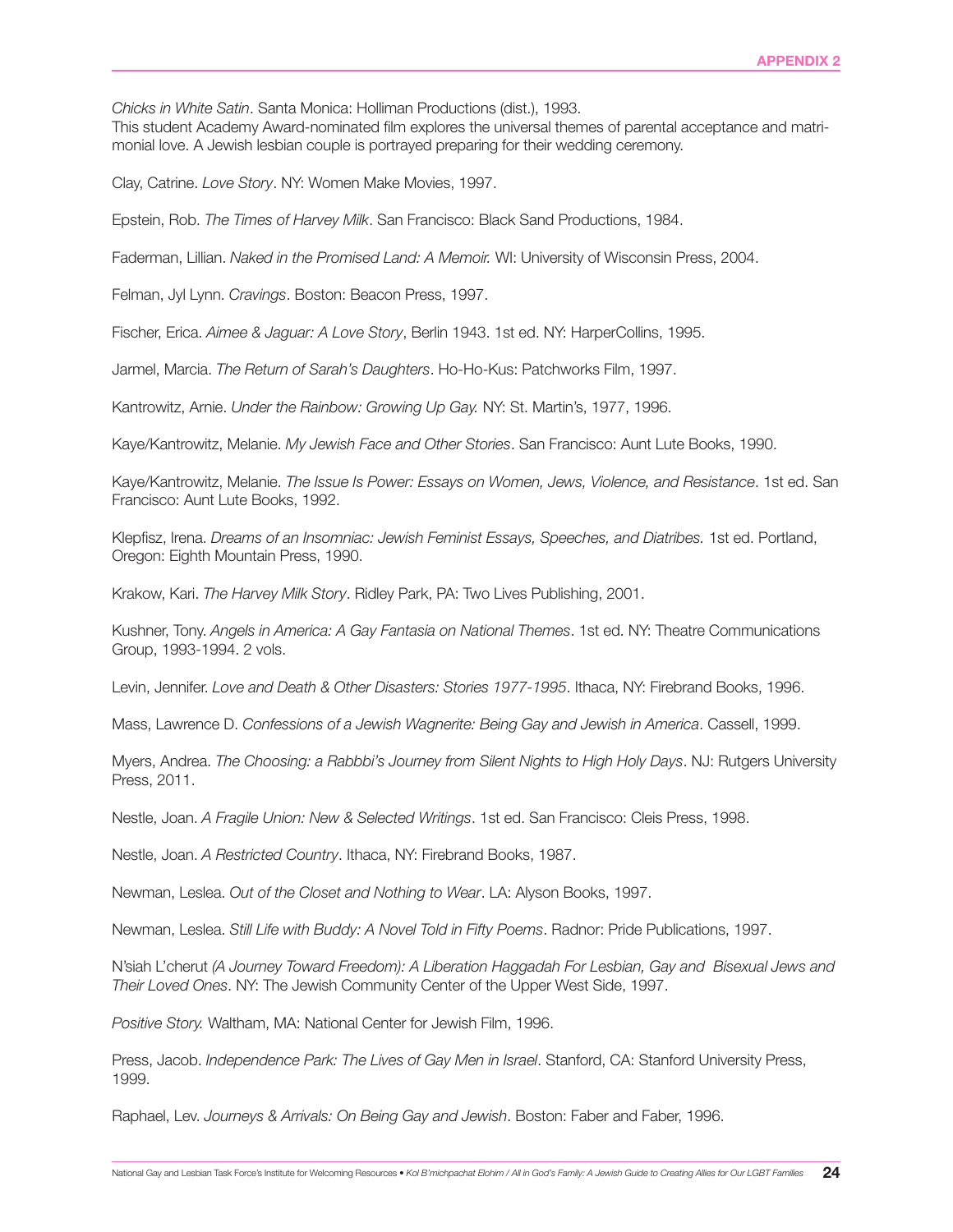Schimmel, Lawrence. *Found Tribe: Jewish Coming Out Stories*. Santa Fe: Sherman Asher Publishing, 2002.

Shilts, Randy. *The Mayor of Castro Street: The Life & Times of Harvey Milk*. NY: St. Martin's Press, 1988, 1982.

Simkin, Ruth. *Like An Orange On A Seder Plate: Our Lesbian Haggadah*. Canada: R. Simkin, 1999.

Singular, Stephen. *The Rise and Rise of David Geffen*. Secaucus: Birch Lane Pr.; Carol Publ., 1997.

Stein, Judith A. *A Jewish Lesbian Chanukah*. Cambridge: 1979.

Walzer, Lee. B*etween Sodom and Eden: A Gay Journey Through Today's Changing Israel*. NY: Columbia University Press, 2000.

Wiener, Nancy H. *Beyond Breaking the Glass: A Spiritual Guide to Your Jewish Wedding*. NY: CCAR Press, 2001.

Yael, B.H. *Fresh Blood*. NY: Women Make Movies, 1996.

#### FICTION

#### Novels, Short Stories or Films by and about GLB/Trans Jews

Aldridge, Sarah. *Keep to Me, Stranger*. 1st ed. Tallahassee, FL: Naiad Press, 1989.

*And Thou Shalt Love*. Directed by Chaim Elbaum, 2007. www.shaltlove.com/

*The Birdcage*. MGM/UA Home Video, 1996.

Dykewomon, Elana. *Beyond the Pale*. Vancouver: Press Gang Publishers, 1997.

Feinberg, David B. *Spontaneous Combustion*. NY: Viking, 1991.

Felman, Jyl Lynn. *Hot Chicken Wings*. 1st ed. San Francisco: Aunt Lute Books, 1992.

Galford, Ellen. *The Dyke and Dybbuk: A Novel*. 1st Seal Press ed. Seattle: Seal Press, 1994.

Glickman, Gary. *Years from Now: A Novel*. NY: New American Library, 1988, 1987.

Gold, Tami. *Emily & Gitta*. NY: Women Make Movies, 1996.

Hoffman, Wayne. *Sweet Like Sugar*. New York City: Kensington, 2011.

Katz, Judith. *The Escape Artist*. Ithaca, NY: Firebrand Books, 1997.

Katz, Judith. *Running Fiercely Toward a High Thin Sound: A Novel*. Ithaca, NY: Firebrand Books, 1992.

*Kissing Jessica Stein*. Beverly Hills, CA: Twentieth Century Fox Home Entertainment, 2002.

Kohn, Yariv, and Newman, Leslea. *Harry Weinberg's Notebook*. Waltham. MA: National Center for Jewish Film.

Lowenthal, Michael. *The Same Embrace*. NY: Dutton, 1998.

Newman, Leslea. *Good Enough to Eat: A Novel*. Ithaca, NY: Firebrand Books, 1986.

Newman, Leslea. *A Letter to Harvey Milk: Short Stories*. Ithaca, NY: Firebrand Books, 1988.